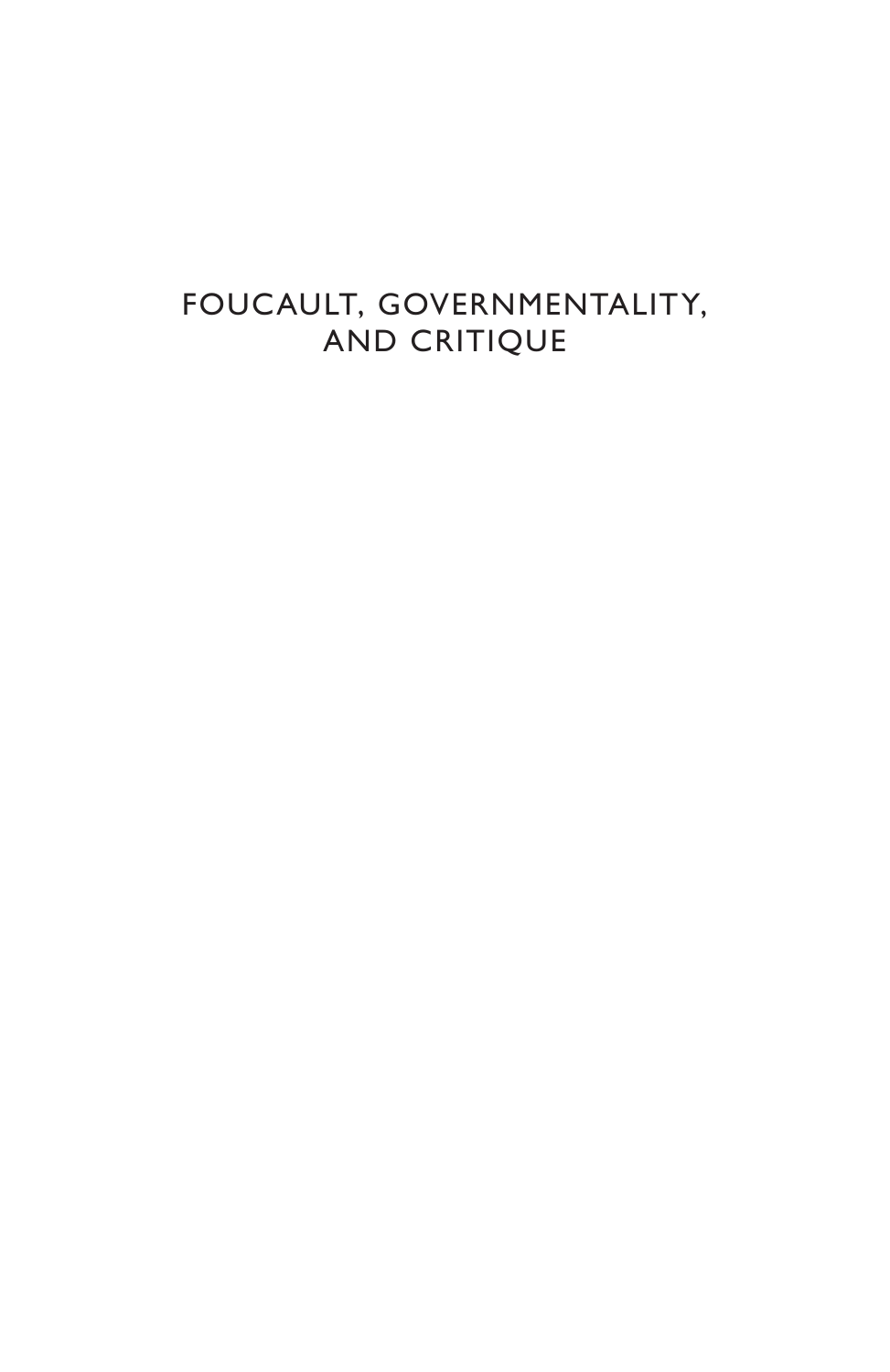# $FOUCAULT,$ Governmentality, and C ritique

 $\div$ d

Thomas Lemke

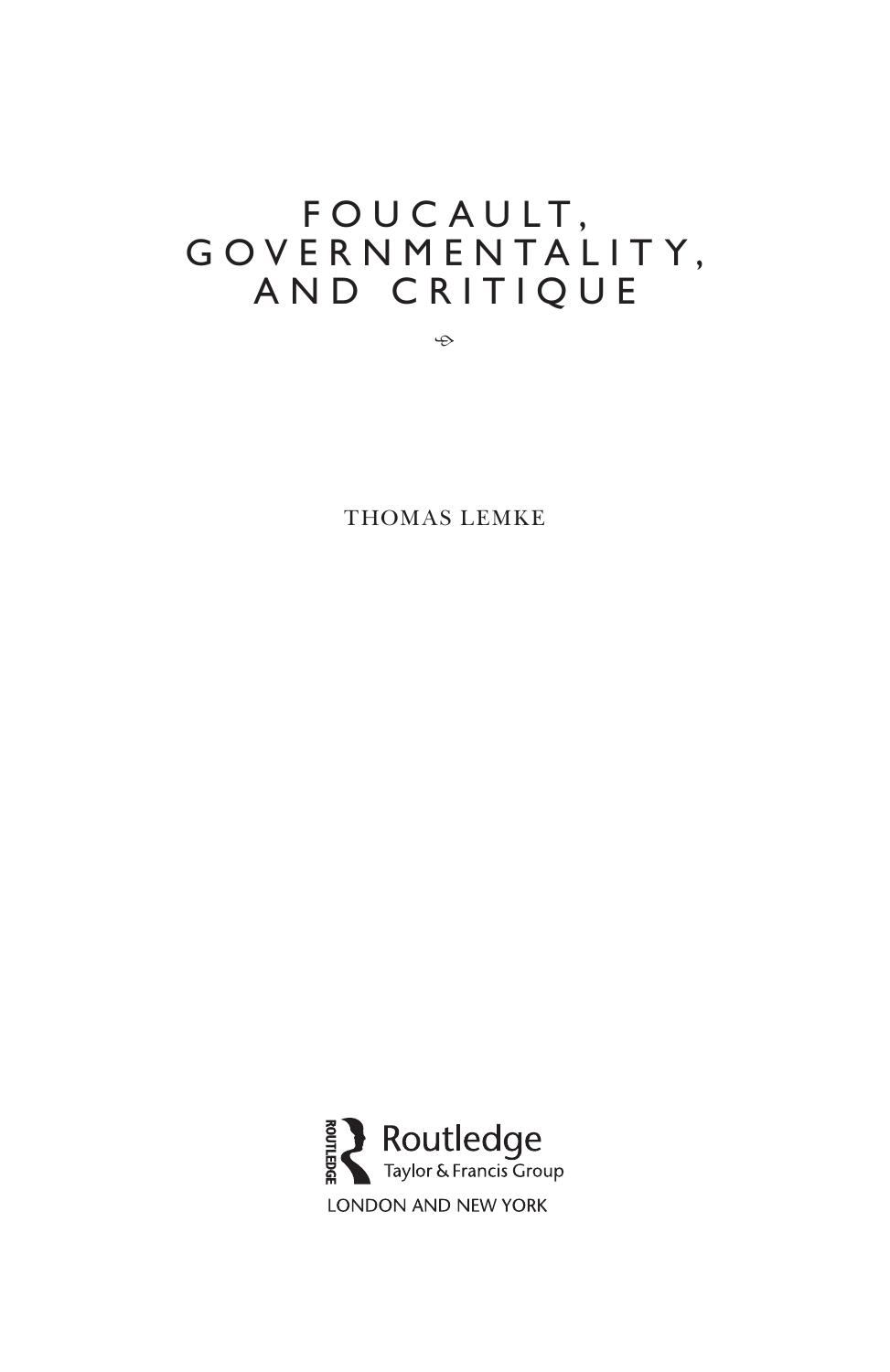# 2 [A Genealogy of the Modern State](#page--1-0)

d

 $\circledcirc$ 

Our mistake is not that we believe in the State, whereas only states exist: our mistake is that we believe in the State or in states, and we fail to study the practices that project the objectivizations we mistake for the State or its varieties. (Veyne 1997: 162)

In his lectures of 1978 and 1979 at the Collège de France, Michel Foucault responded to some (Marxist) critics who had complained that the "genealogy of power" lacked an elaborated theory of the state. Foucault remarked that he had refrained from pursuing a theory of the state "as one can and must forgo an indigestible meal" (2008: 76–77). However, a few sentences later Foucault states: "The problem of bringing under state control, of 'statification' (*étatisation*) is at the heart of the questions I have tried to address" (ibid.: 77).

This chapter explores this apparent contradiction and investigates the contribution of an "analytics of government" to state theory. This approach takes up methodological and theoretical considerations that Foucault developed in his "genealogy of the modern state" (2007: 354). It is marked by three analytical dimensions. First, it presents a nominalist account that stresses the central importance of knowledge and political discourses in the constitution of the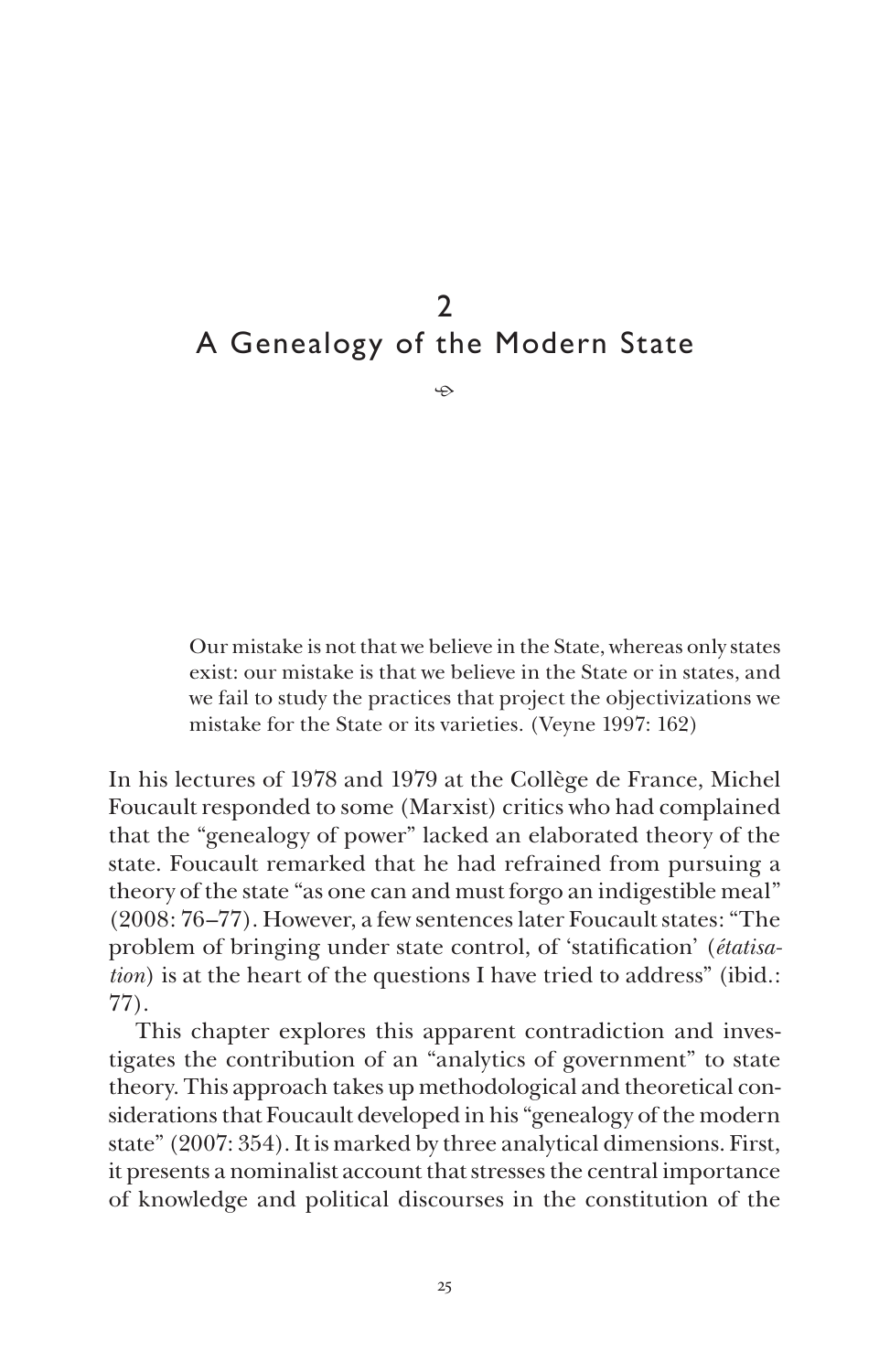state. Secondly, an analytics of government uses a broad concept of technology that encompasses not only material but also symbolic devices, including political technologies as well as technologies of the self. Third, it conceives of the state as an instrument and effect of political strategies that define the external borders between the public and the private and the state and civil society, and also determine the internal structure of political institutions and state apparatuses. After presenting the three analytical dimensions, the last part of the chapter will compare this theoretical perspective with the concept of governance.

### [The Historical Ontology of the State](#page--1-0)

The point of departure of an analytics of government is "the 'governmentalization' of the state" (Foucault 2007: 109). According to Foucault, government by state agencies must be conceived of as a contingent political process and a singular historical event in need of explanation rather than a given fact. A series of "how" questions follow from this problematization. How does the state come to act, if at all, as a coherent political force? How is the imaginary unity of the state produced in practical terms? How does a plurality of institutions and processes become "the state"? How to account for the apparent autonomy of the state as a separate entity that somehow stands outside and above society?

To pursue these questions, Foucault proposes an analytical framework he sometimes calls "a political history of truth" or "historical nominalism" (e.g., 1997c: 200; 2000g: 238; 2008: 318). This methodological-theoretical perspective informs not only his "genealogy of the modern state" in the 1978–1979 lectures at the Collège de France, but also his book on the *Birth of the Prison* and the first volume of the *History of Sexuality* (Foucault 1977; 1980b).<sup>1</sup> Foucault's historical nominalism is a critical investigation consisting of a positive and a negative component. The latter is closely tied to subverting self-evidences and universal truth claims: "It means making visible a *singularity* at places where there is a temptation to invoke a historical constant, an immediate anthropological trait, or an obviousness which imposes itself uniformly on all. To show that things 'weren't as necessary as all that'" (2000g: 226; emphasis in original). The second "theoretico-political function" of historical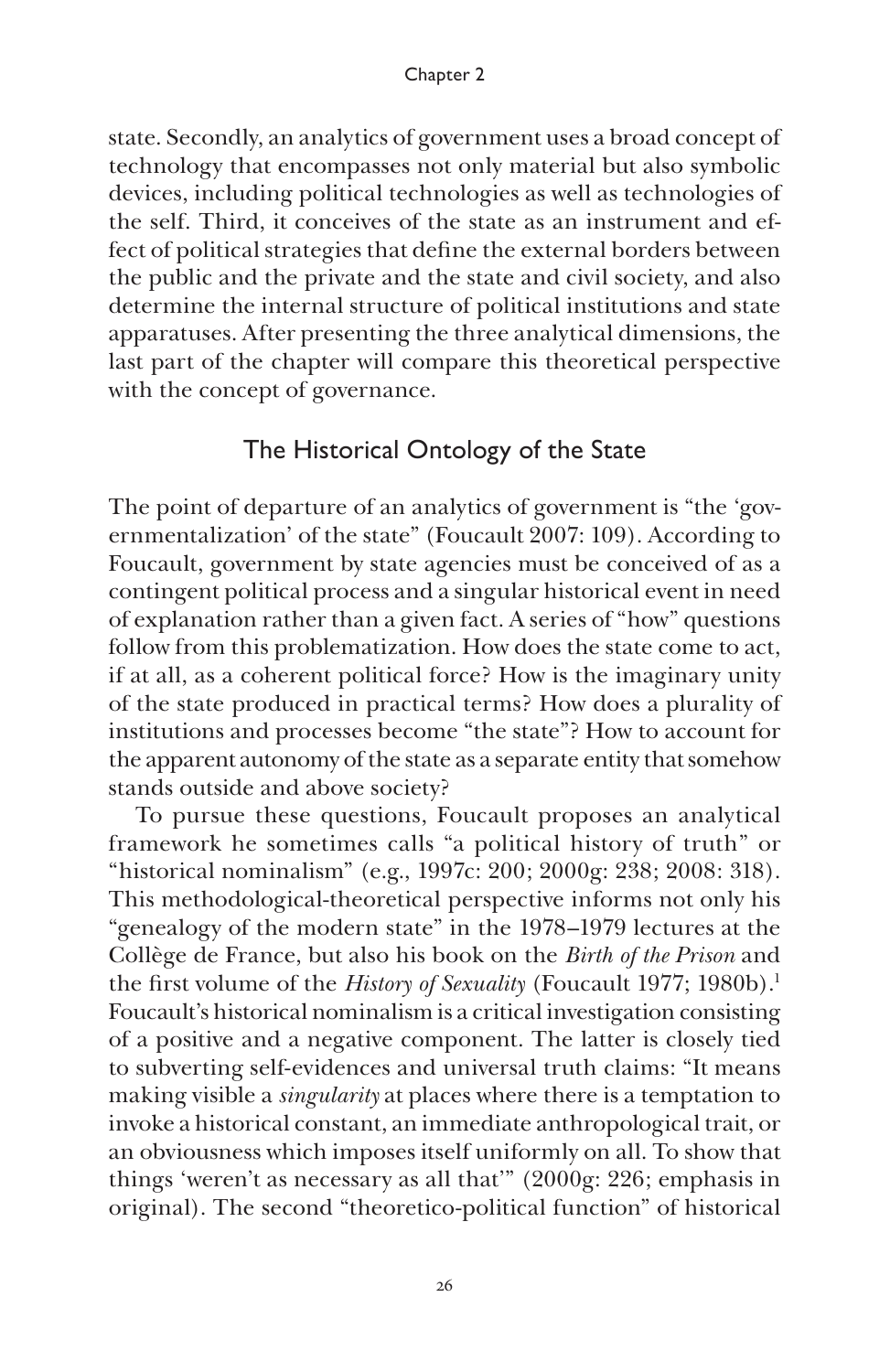nominalism consists of "rediscovering the connections, encounters, supports, blockages, plays of forces, strategies and so on, that at a given moment establish what subsequently counts as being selfevident, universal, and necessary" (ibid.:  $226-227$ ).<sup>2</sup>

This dual movement characterizes the specific profile of Foucault's nominalism. The objective of this approach is not to dispute that there is some "object" to which "state" refers; rather, the point called into question is whether this referent is identical to the "state" itself. In fact, the idea of a universal and neutral state can itself be comprehended as a specific "state effect." The concept of government is meant to historically situate statehood, to reflect on its conditions of existence and rules of transformation. An analytics of government studies the practical conditions under which forms of statehood emerge, stabilize, and change—combining and connecting diverse "elements" in such a way that retrospectively an "object" appears that seemed to have existed prior to the historical and political process, presumably guiding and directing it. As Nikolas Rose and Peter Miller put it:

[T]he state can be seen as a specific way in which the problem of government is discursively codified, a way of dividing a "political sphere," with its particular characteristics of rule, from other, "non-political spheres" to which it must be related, and a way in which certain technologies of government are given a temporary institutional durability and brought into particular kinds of relations with one another. (Rose and Miller 1992: 176–177; Lascoumes 2004)

According to Foucault, the state possesses the same epistemological status as politics and the economy. These entities are "things that do not exist and yet which are inscribed in reality and fall under a regime of truth dividing the true and the false" (Foucault 2008: 20). The state is not an object that is always already there, nor can it be reduced to an illusionary or ideological effect of hegemonic practices. Rather, the state is conceptualized as a "transactional reality [*réalité de transaction*]" (ibid.: 297), that is to say, a dynamic ensemble of relations and syntheses that at the same time produces the institutional structure of the state and the knowledge of the state. An analytics of government investigates the "historical ontology" (Foucault 1997h: 315) of the state, searching for discontinuities and ruptures in the regimes of truth. The assumption that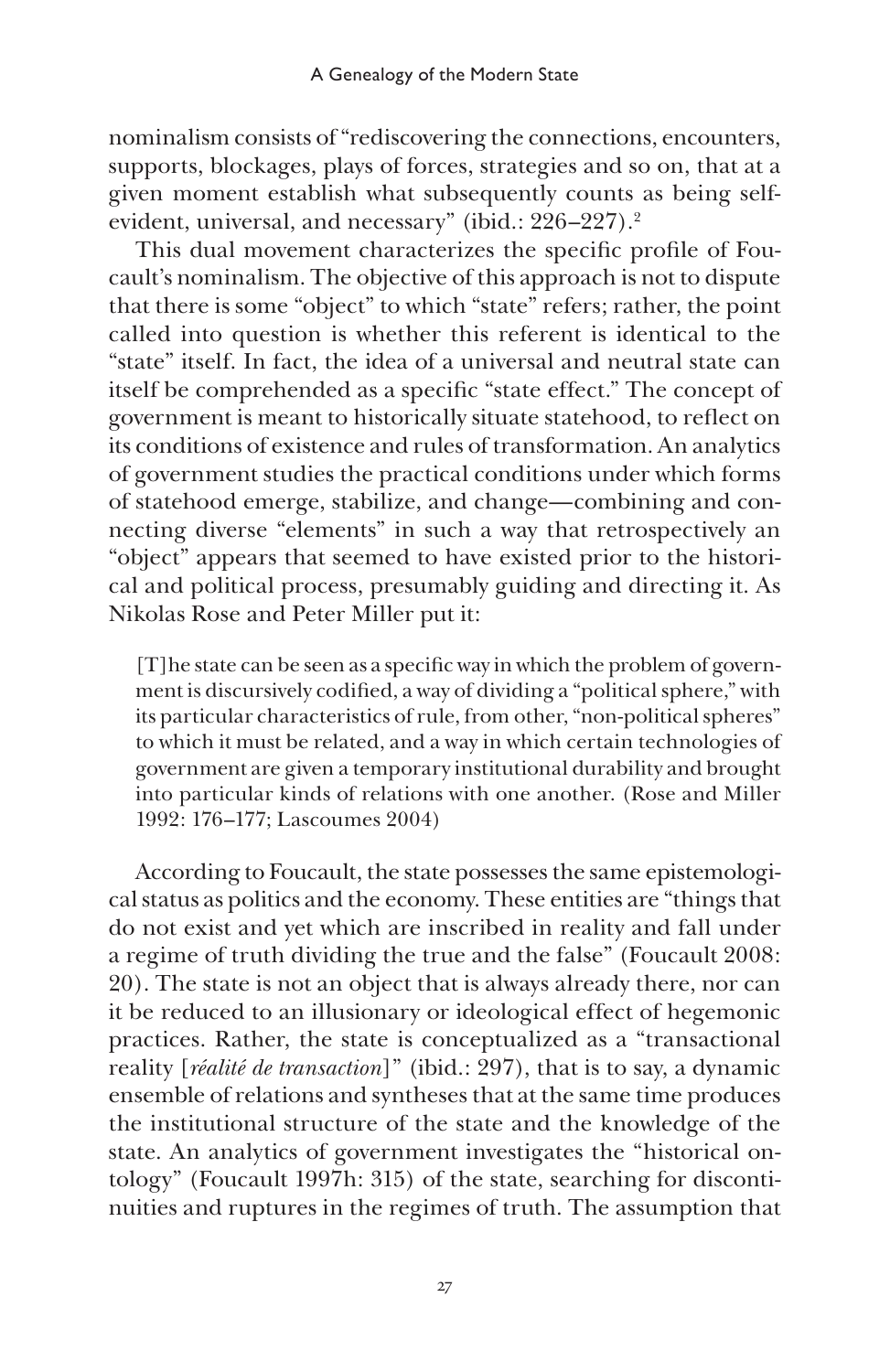#### Chapter 2

the state does not exist is followed by the question of how different elements and practices made it possible that something like *the* state possesses a historical reality and structural consistency over a longer period of time.<sup>3</sup>

It follows that an analytics of government takes seriously the historical and systematic importance of "political knowledge" (Foucault 2007: 363) for state analysis. Historically, the emergence and stability of state agencies is intimately tied to the incessant generation, circulation, storage, and repression of knowledge. The constitution of the modern state was closely connected with the rise of the human sciences and the production of knowledge about the population and individuals. It also depended on information concerning the physical condition of the national territory, diplomatic and secret knowledge about the strengths and weaknesses of foreign states, and other forms of knowledge that rendered objects calculable and programmable. State actors and agencies used statistical accounts, medical expertise, scientific reports, architectural plans, bureaucratic rules and guidelines, surveys, graphs, and so on to represent events and entities as information and data for political action. These "inscription devices" (Latour 1986) made it possible to define problems, specify areas of intervention, calculate resources, and determine political goals (Burke 2000; Vismann 2000; Desrosières 2002; Collin and Horstmann 2004).

In systematic terms, political knowledge plays a dual role in the constitution of the modern state. On the one hand, political rationalities provide cognitive and normative maps that open up spaces of government that are intrinsically linked to truth. State agencies produce and proliferate forms of knowledge that enable them to act upon the governed reality. On the other hand, the state is constituted by discourses, narratives, worldviews and styles of thought that allow political actors to develop strategies and realize goals. What is more, these symbolic devices even define what it means to be an actor, who may qualify as a political subject and citizen (Nullmeier 1993; Meyer 1999; Steinmetz 1999b; Müller, Raufer and Zifonun 2002; Hajer and Wagenaar 2003). Finally, it would be a misunderstanding to reduce political knowledge to scientific reasoning and rational argumentation since it is also embodied in routine action, cultural beliefs, and normative orientations. Thus the state is not only a material structure and a mode of thinking,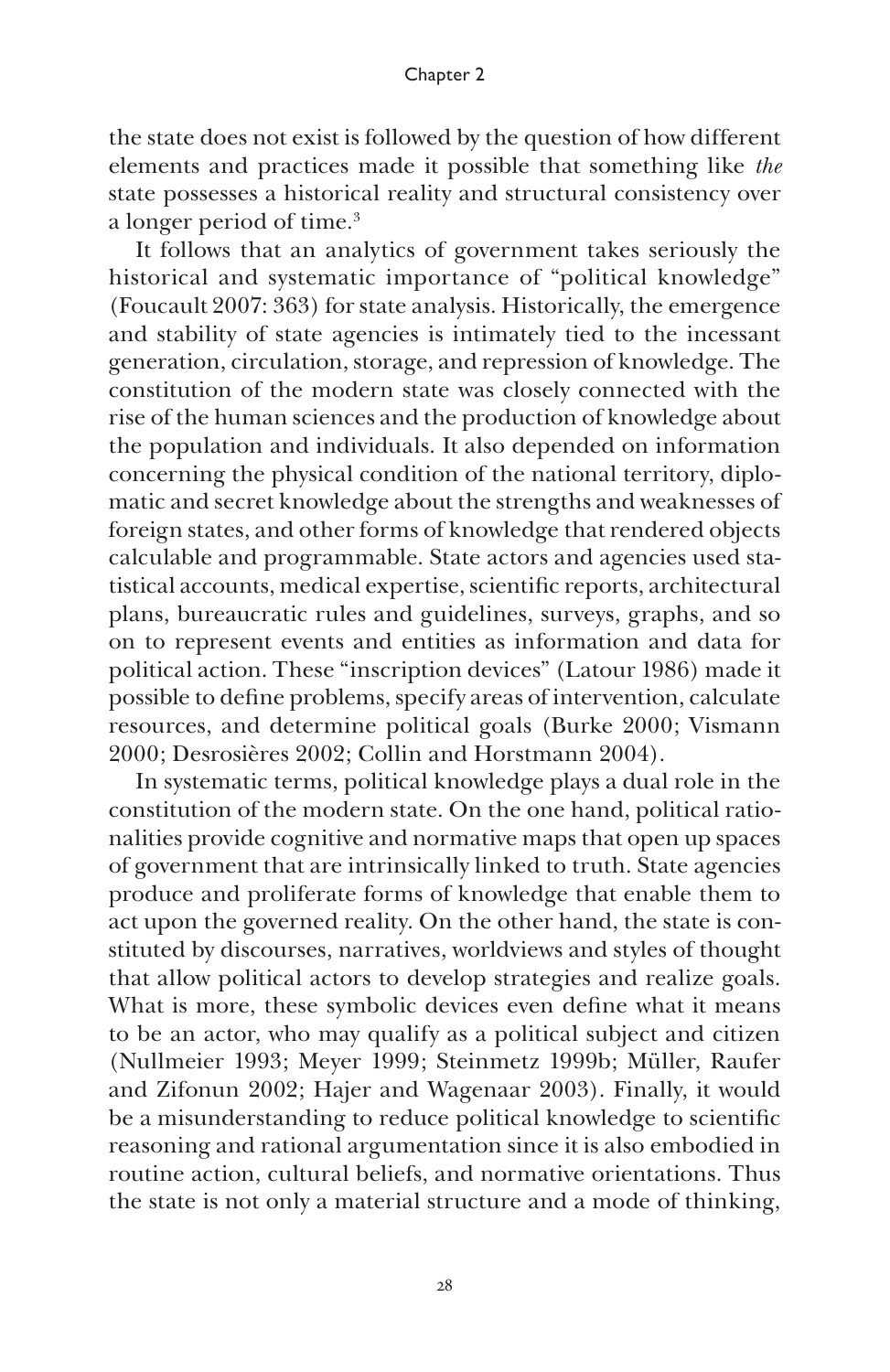but also a lived and embodied experience, a mode of existence (see Maihofer 1995; Sauer 2001: 110–112).

This analytical perspective has two important theoretical merits. First, the commonplace contrast between state formation and policymaking loses credibility, since the former is not a single event but an enduring process in which the limits and contents of state action are permanently negotiated and redefined. It follows "that 'policies' that affect the very structure of the state are part of the ongoing process of state-formation" (Steinmetz 1999a: 9; Gottweis 2003). Second, this approach makes it possible to include the observer's position in the process of theory construction. Political and sociological knowledge, operating with dualisms like individual and state, knowledge and power, and so on, plays a constitutive role in the emergence and reproduction of concrete forms of statehood. It provides a symbolic infrastructure that maps possible sites of intervention, and it is also inside this cultural framework that subjects define and live their relation to the state (Demirović 1998:  $49-50$ ; Mitchell 1991: 94; Rose and Miller 1992: 182).

### [Technologies of Government: The Materiality of the State](#page--1-0)

As the focus on "how" questions indicates, an analytics of government examines governmental technologies as a way of accounting for political transformations and state policies. It proposes a concept of technology that seeks to grasp the materiality of technologies by circumventing two possible pitfalls that either reduce technologies to an expression of social relations or conceive of society as the result of technological determinatio[ns.4](#page--1-0) To counter expressivist and determinist accounts, an analytics of government extends the notion of technology in two ways.

First, an analytics of government examines how forms of subjectivity, gender regimes, and lifestyles are produced in practical terms by distinguishing a plurality of governmental technologies. Foucault addressed four different forms of technology in his work. In *Discipline and Punish* (1977) and in *The History of Sexuality, Vol. I* (1980b), he analyzed technologies seeking to discipline the individual body or to regulate population processes. In his later work he was also sensitive to the workings of "technologies of the self" and "political technologies of individuals." While the former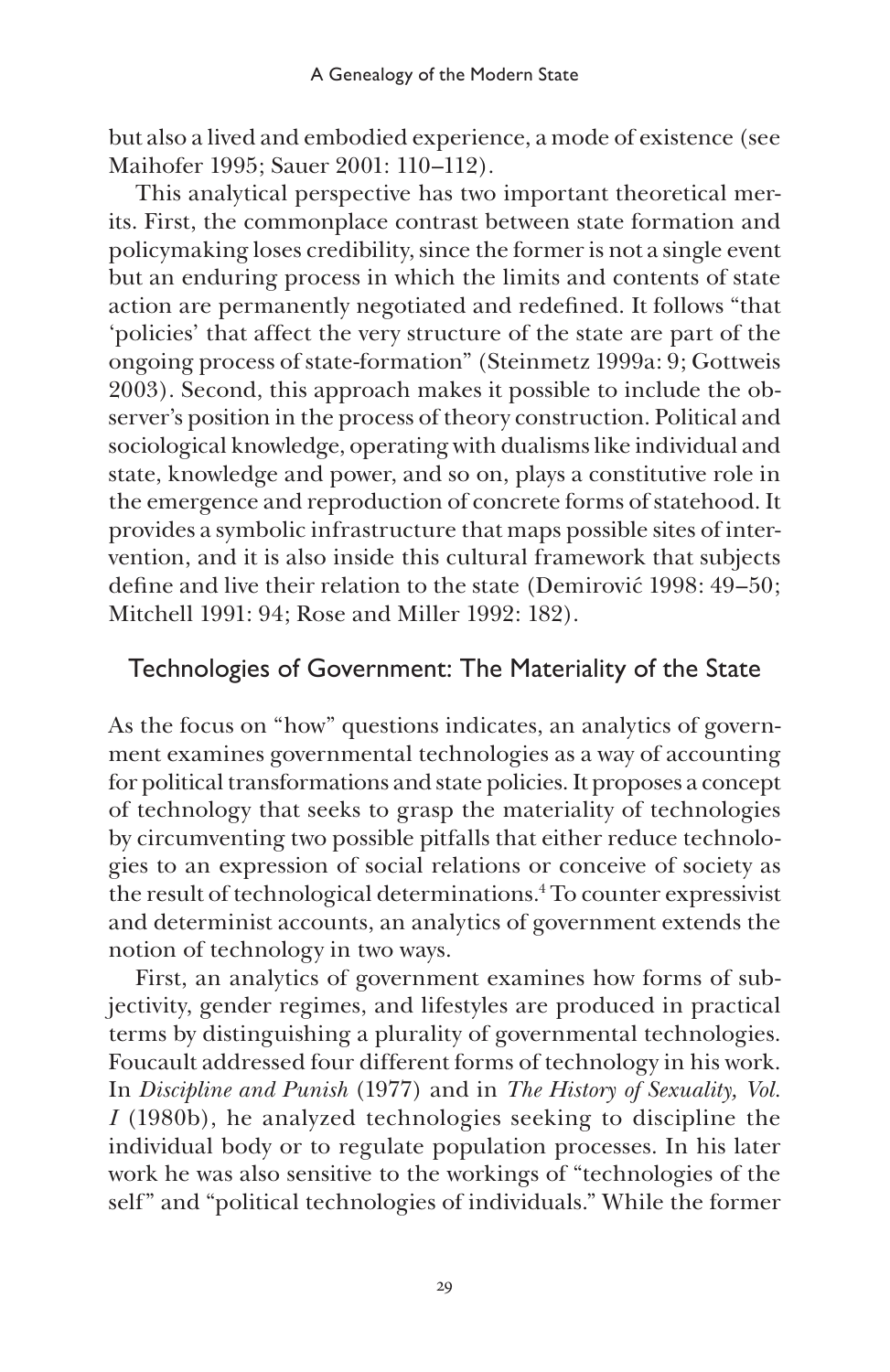concentrate on processes of self-guidance and the ways in which subjects relate to themselves as ethical beings, the latter denote "the way by which ... we have been led to recognize ourselves as a society, as a part of a social entity, as a part of a nation or a state" (Foucault 2000f: 404).<sup>5</sup> By focusing on diverse and distinct technologies, an analytics of government avoids the pre-analytical distinction between micro- and macro-level, individual and state. It conceives of both processes of individualization and practices of institutionalization as technologies of government. This approach makes it possible to address the relationships between different governmental technologies. For example, one can investigate how technologies of the self and political government are articulated with each other (see Foucault 1988; 1993: 203–204).

Second, an analytics of government operates with a concept of technology that includes not only material but also symbolic device[s.6](#page--1-0) It follows that discourses, narratives, and regimes of representation are not reduced to pure semiotic propositions; instead, they are regarded as performative practices. Governmental technologies denote a complex of practical mechanisms, procedures, instruments, and calculations through which authorities seek to guide and shape the conduct and decisions of individuals and collectives in order to achieve specific objectives. These technologies include: "methods of examination and evaluation; techniques of notation, numeration, and calculation; accounting procedures; routines for the timing and spacing of activities in specific locations; presentational forms such as tables and graphs; formulas for the organization of work; standardized tactics for the training and implantation of habits; pedagogic, therapeutic, and punitive techniques of reformulation and cure; architectural forms in which interventions take place (i.e., classrooms and prisons); and professional vocabularies" (Inda 2005: 9; see also Miller and Rose 2008: 32–35; Rose and Miller 1992: 183).

Let us once again note two theoretical implications of this perspective. On the one hand, the distinction between soft and hard, material and symbolic technologies, between political technologies and technologies of the self, becomes precarious. An analytics of government proposes an integral account that investigates the dynamic interplay of elements that are often systematically separated. On the other hand, this theoretical perspective questions the notion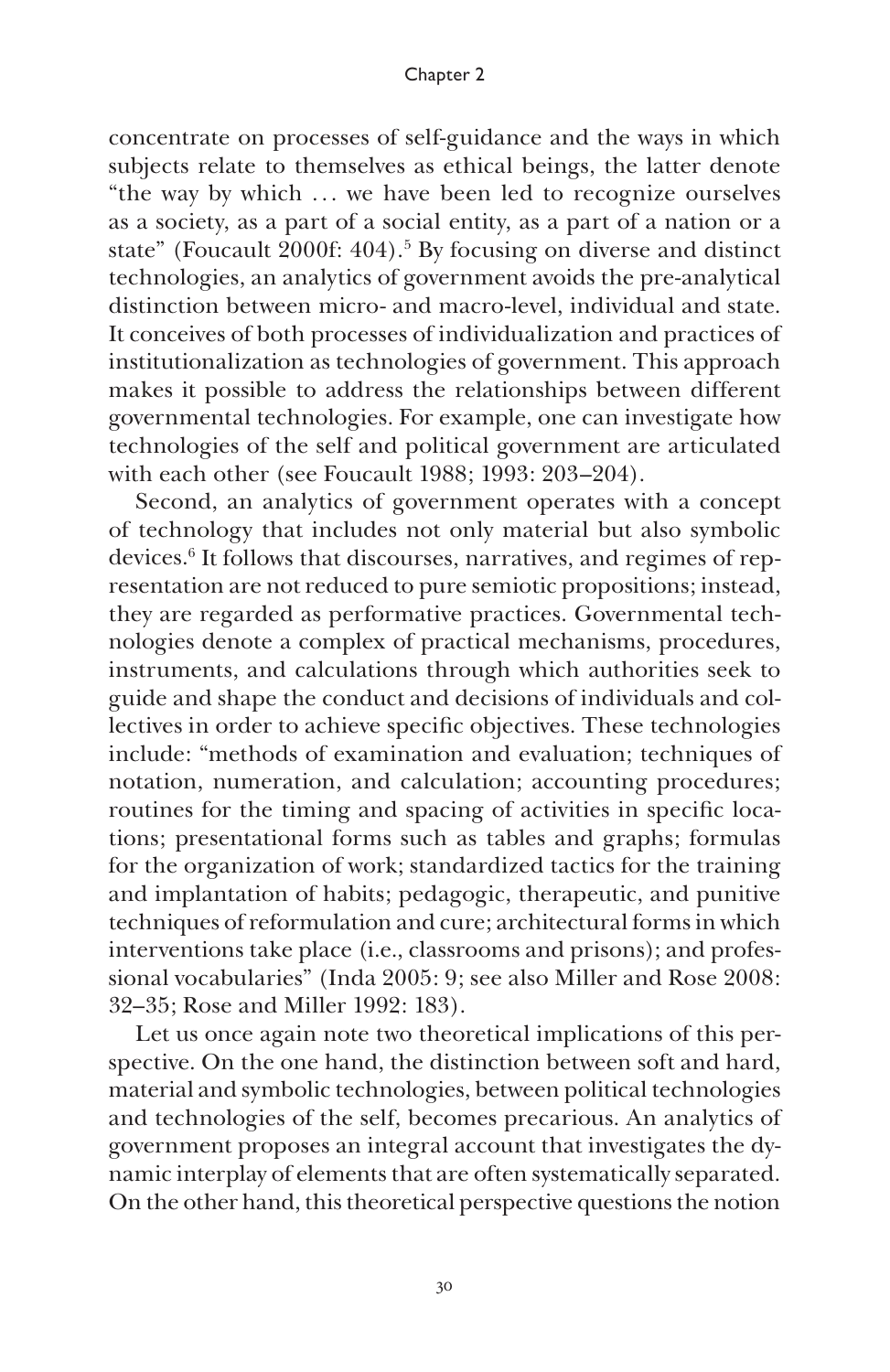of a state apparatus confined to the structural and organizational characteristics of the state as an institutional ensemble. An analytics of government reverses this "institutionalcentric" (Foucault 2007: 116) account by conceiving of institutions as technologies. Instead of taking institutions as the point of departure, it focuses on technologies that are materialized and stabilized in institutional settings. Rather than attributing political transformations to the policies of an autonomous state, an analytics of government traces them in new technologies and forms of knowledge that provide the "very possibility of appearing to set apart from society the free-standing apparatus of a state" (Mitchell 1991: 92)[.7](#page--1-0)

## [Strategies and State Effects](#page--1-0)

An analytics of government conceives of the state as an effect and instrument of political strategies and relations of power. The state is an *effect* of strategies since it cannot be reduced to a homogeneous, stable actor that exists prior to political action. Rather, *the* state is to be understood as an emergent and complex resultant of conflicting and contradictory governmental practices. Bob Jessop's idea of a plurality of state projects fruitfully illustrates this point. Jessop rightly reminds us that "whether, how and to what extent one can talk in definite terms about the state actually depends on the contingent and provisional outcome of struggles to realize more or less specific 'state projects'" ( Jessop 1990: 9; 1996). Like state projects, "arts of government" are not the objects of political theories or abstract ideologies, but an integral part of a regime of practices that specifies the objectives of governmental action and is regulated by continuous reflection (see Foucault 2008: 2). But grounding the state in a network of governmental practices does not mean that the state is a secondary category that could be dispensed with. On the contrary, it occupies a strategic position:

"It is certain that, in contemporary societies, the state is not simply one of the forms of specific situations of the exercise of power—even if it is the most important—but that, in a certain way, all other forms of power relation must refer to it. But this is not because they are derived from it; rather, it is because power relations have become more and more under state control.... Using here the restricted meaning of the word 'government', one could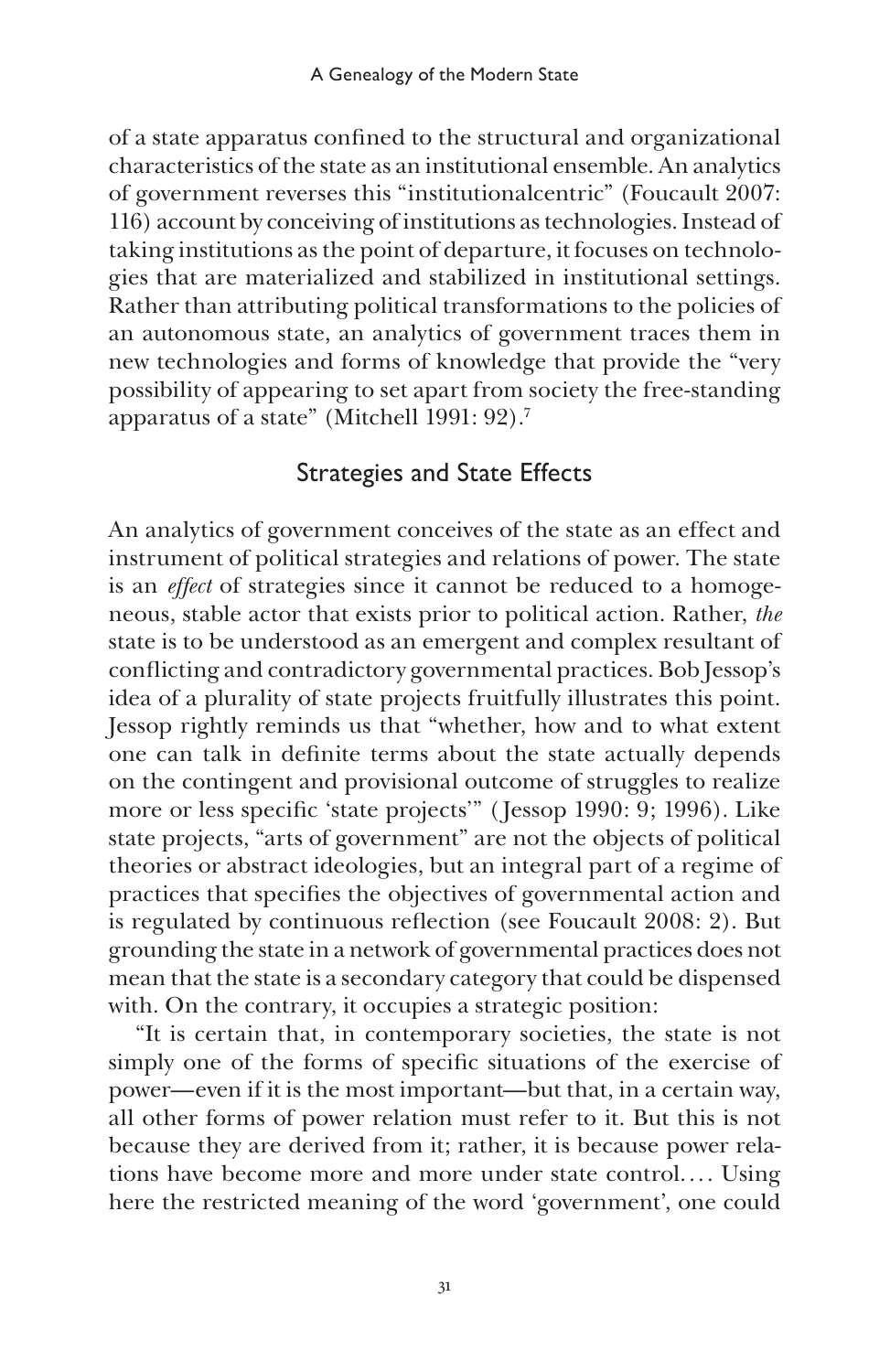### Chapter 2

say that power relations have been progressively governmentalized, that is to say, elaborated, rationalized, and centralized in the form of, or under the auspices of, state institutions." (Foucault 2000k: 345)

This strategic approach goes well beyond a juridical conception of the state. Neither is the state the result of a social contract nor can it be understood as a compromise between classes, genders, or other group identities. "Compromise" or "contract" are the result rather than the origin of strategic articulation. These categories are in need of explanation rather than given facts (see ibid.: 340–348). Instead of understanding the state in juridical categories, we have to conceive of it within the logic of strategic relations that constitute a collective will that did not exist beforehand. While ideas of contract and compromise are insufficient to understand the transformations and dynamics of state action, the concept of translation in actornetwork theory might prove more helpful. In their critique of the Hobbesian model of the social contract and the concept of political sovereignty, Michel Callon and Bruno Latour propose "a sociology of translation." In their view the contract is merely a specific instance of the general phenomenon of translation. By translation they understand "all the negotiations, intrigues, calculations, acts of persuasion and violence, thanks to which an actor or force takes, or causes to be conferred on itself, authority to speak or act on behalf of another actor or force" (Callon and Latour 1981: 279). From this perspective, translation does not mean the correct transmission of an already existing text or will into another, but something quite different: translation produces this text or will by expressing in one's own language what others say and want, why they act in the way they do (Callon 1986: 223–224).

However, the state is not only an effect but also an instrument and a site of strategic action. It serves as an *instrument* of strategies insofar as it establishes a frontier regime that is defined by the distinction between inside and outside, state and non-state. This borderline does not simply separate two external and independent realms, but operates as an internal division. It constitutes a differential frontier regime that establishes and reproduces structural gaps between private and public, residents and foreigners, and so on (Mitchell 1991: 89–91; see Valverde 1996: 367–369). As a result,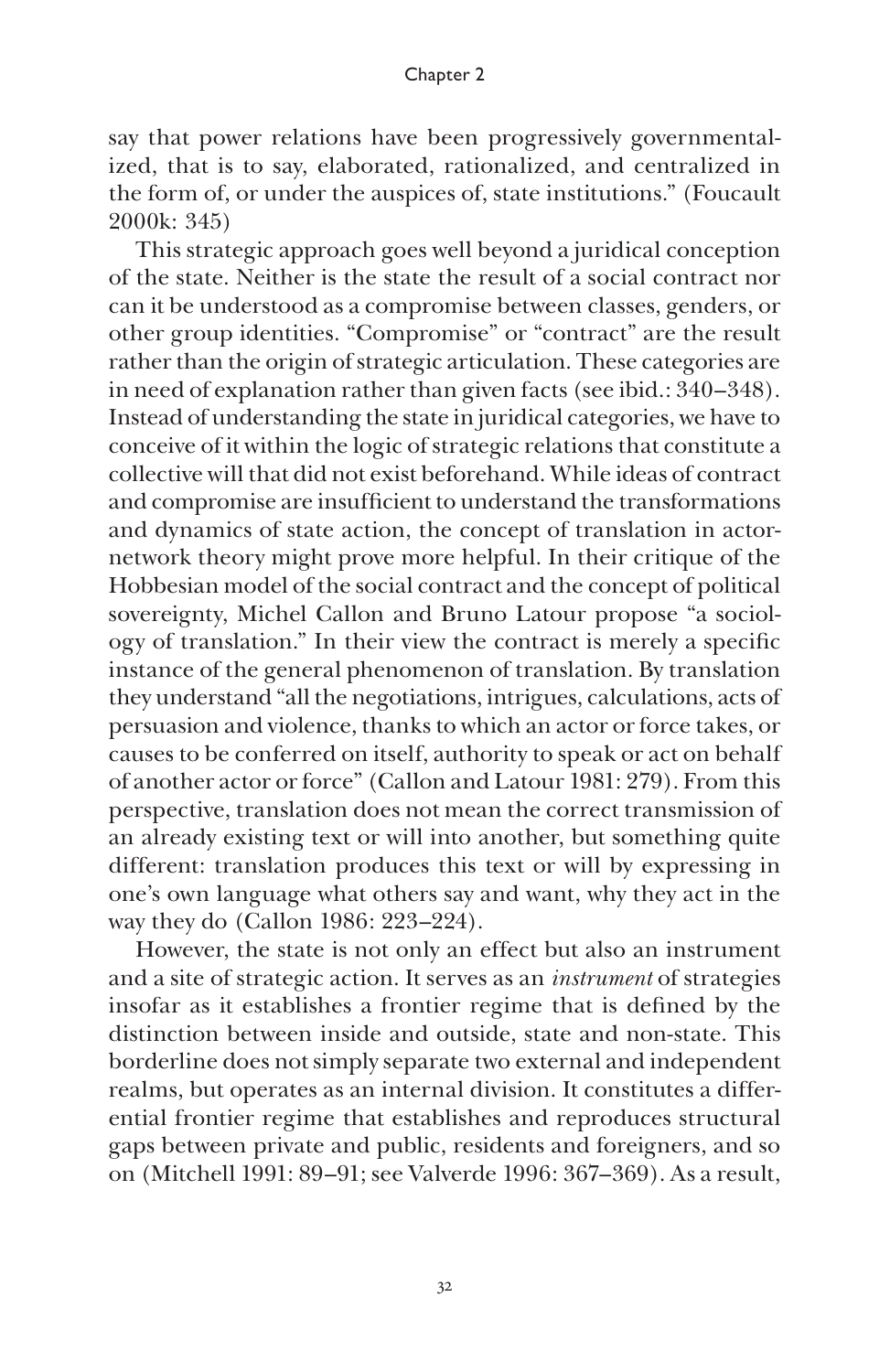the fact that some actors and processes are regarded as private may secure them a privileged role or, alternatively, may deprive them of financial and organizational resources and legal protection—a "bareness" that may in turn be exploited in economic or ideological terms (see Agamben 1998). Examples of this include the situation of illegal immigrants in Western societies and male violence in the family. Concerning the latter, feminist state theory has observed that modern statehood was marked by a "dual face" (Sauer 2004: 117): monopolization and centralization of the legitimate means of violence in the hands of the state corresponded to the father's right to employ physical violence in relations with other family members.

Finally, the state is also a *site* of strategic action. The inner structure of the state is characterized by a materiality that Bob Jessop, drawing on Nicos Poulantzas's account of the state as a social relation (1977), has defined as "strategic selectivity." The term refers to the state's differential impact on the capacity of different political forces to pursue their strategies and to realize their goals ( Jessop 1990: 9–10). It addresses the relational character of this selectivity and focuses on the constraints imposed by existing institutional structures. As Jessop puts it: "Particular forms of state privilege some strategies over others, privilege the access of some forces over others, some interests over others, some time horizons over others, some coalition possibilities over others. A given type of state, a given state form, a given form of regime, will be more accessible to some forces than others according to the strategies they adopt to gain state power" (ibid.: 10). A certain type of state is more suited to the pursuit of some economic and political strategies than others, because of the modes of intervention and resources characterizing the structure of the state. However, this structure does not determine the success or failure of political strategies. The differential impact is not inscribed in the state apparatus as such, but is the result of the dynamic and mobile interactions between state structures and the strategies adopted by different forces toward it (ibid.: 260-262).<sup>8</sup>

Let me again emphasize two important consequences of this "logic of strategy" (Foucault 2008: 42). First, if we take seriously the strategic dimension of statehood, a range of problems and questions will be opened up for state theory that have mostly been

33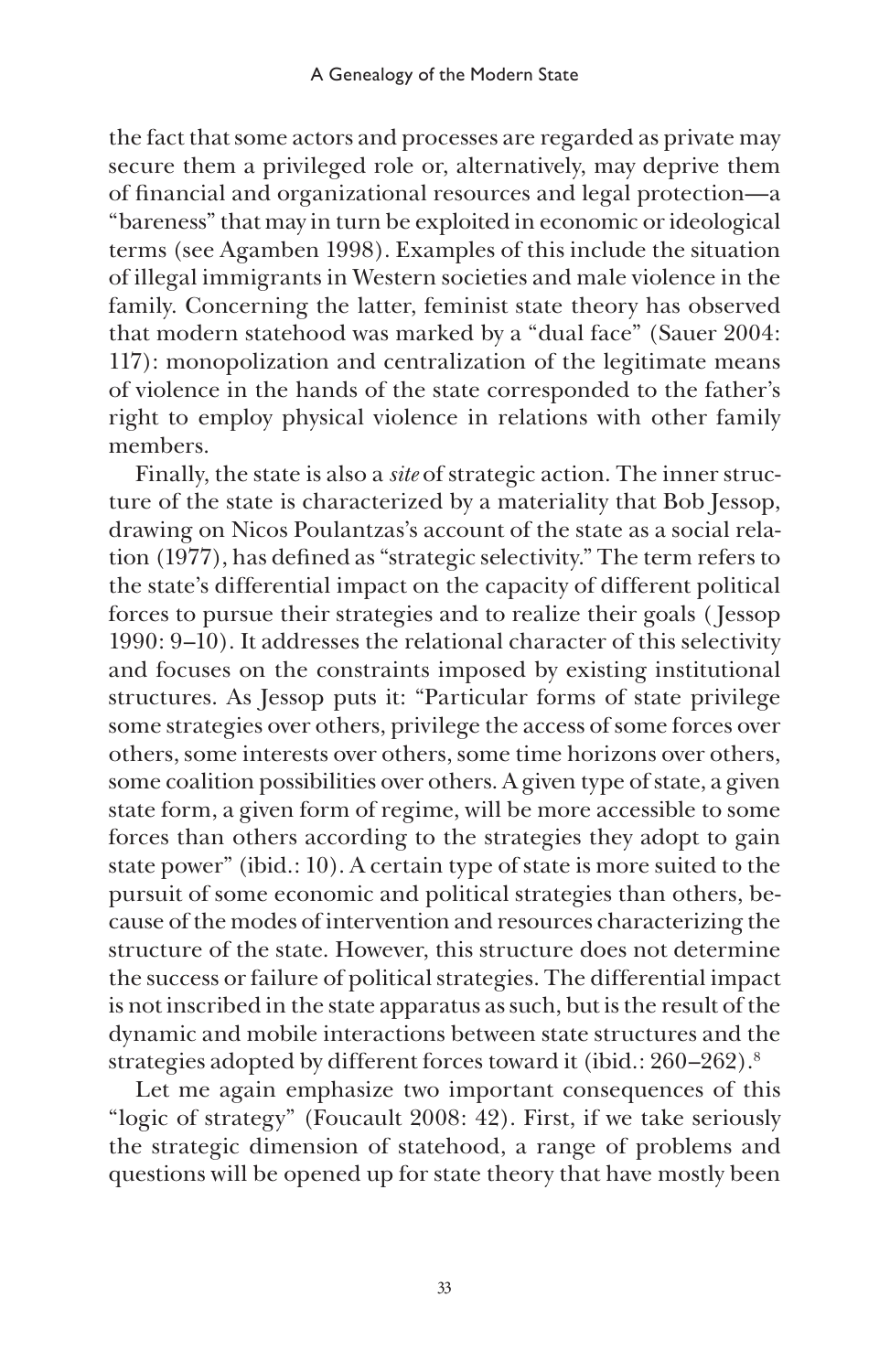regarded as "private," reflecting a failure to recognize that the private domain does not signify a protected and separated space outside state interventions, but is itself the object of the state's power of definition and regulation. An analytics of government asks what forms of identity are accepted, proliferated, or on the contrary hindered or even suppressed by the state. What gender regime is coupled to concrete forms of statehood? What apparatus of sexuality, what forms of family and reproduction are promoted, marginalized, or even repressed?

Second, an analytics of government goes well beyond the limits of both positivist accounts of the state and theories that dispense with the category of the state altogether. It proposes an approach to the state that does not take for granted the idea of some originating subject that pre-exists and determines political processes and is referred to as *the* state; nor does it simply denounce the statist account as an ideology or myth that doesn't correspond to the complexity of political and social reality. While it is necessary to refuse to accept the apparent autonomy of the state and the state-society distinction, an analytics of government goes one step further. It not only criticizes "idealist" accounts of the state, but also seeks to explain how the "myth" of an autonomous state is produced and reproduced in social relations at the same time as it remains an integral and organizing part of it.

### [Governmentality and Governance](#page--1-0)

An analytics of government enables us to overcome some theoretical blind spots of the governance discourse that dominates contemporary accounts of state transformations and policies. The term *governance* was introduced into political science and organizational theory as an academic term in the 1980s. Since then it has enjoyed an impressive career, and is used today as a "catch-all term" (Smouts 1998: 81) or a "buzzword" ( Jessop 1998: 29) to refer to any mode of coordination of interdependent activities.<sup>9</sup> In a very general sense the word signifies any strategy, process, procedure, or program for controlling, regulating, or managing problems on a global, national, local, or organizational level. The academic literature ranges from governance in public administration and public policy, international relations, and European governance to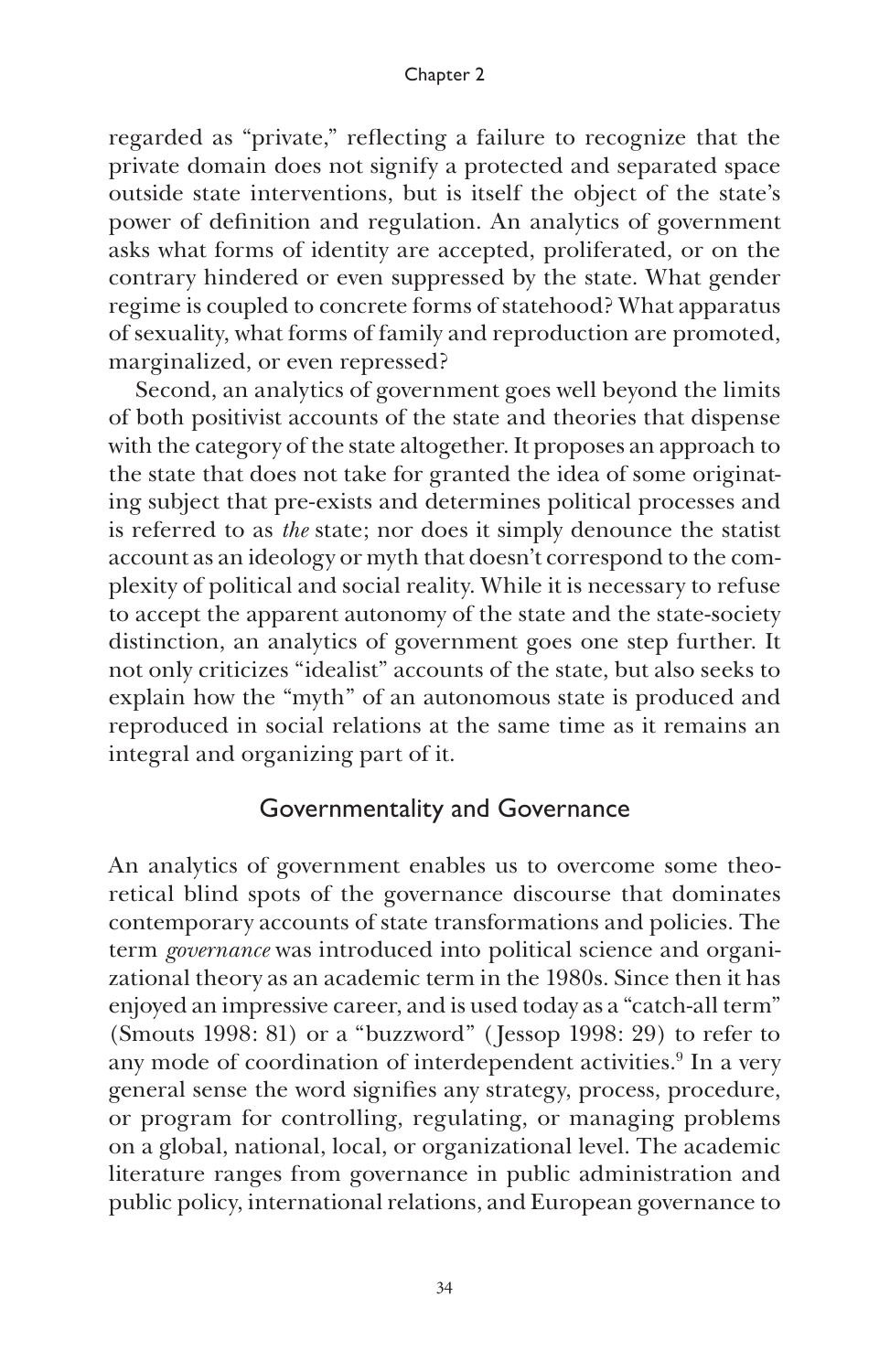corporate governance (Kooiman 1993; Marks et al. 1996; Prakash and Hart 1999; Willke 2007). Governance involves a shift in the analytical and theoretical focus from "institutions" to "processes" of rule, and announces the eclipse or erosion of state sovereignty. It accounts for the growing interdependencies between political authorities and social and economic actors, capturing the policy networks and public-private partnerships that emerge out of the interactions between a variety of bureaucracies, organizations, and associations. Governance encompasses on the one hand the displacement to supranational levels of practices that were formerly defined in terms of the nation-state (e.g., the European Union or the United Nations); on the other hand, the governance literature stresses that there are important mechanisms of social regulation besides the state—such as the community, organizations, and the market (Rose 1999: 15-17; Benz 2004).

There are several themes and topics the governance discourse shares with an analytics of government. First, a common feature of both approaches is an interest in "how" questions and a focus on governmental practices, which distinguishes them both from political studies that concentrate on attitudes, mentalities, and opinions in order to understand politics. Second, governance and governmentality extend the scope of political analysis beyond the domain of the state and institutional politics. They both investigate "political power beyond the state" (Rose and Miller 1992), that is to say the forms of power that configure apparently non-political sites like the school, the prison, or the family. Third, the two theoretical accounts are characterized by a relational understanding of power. Power is not conceived as a stable and fixed entity that could be "stored" at particular institutional sites, but signifies the result of a mobile and flexible interactional and associational network (Walters 2004: 31–33).

Yet in spite of these similarities, there remain important differences concerning fundamental assumptions and theoretical orientations between the governance discourse and an analytics of government. The first difference relates to the ontological status of the objects of governance. As Bob Jessop remarks, "much of the literature on governance assumes that the objects of governance pre-exist their coordination in and through specific governance mechanisms" (2003: 6). This realist approach to politics contrasts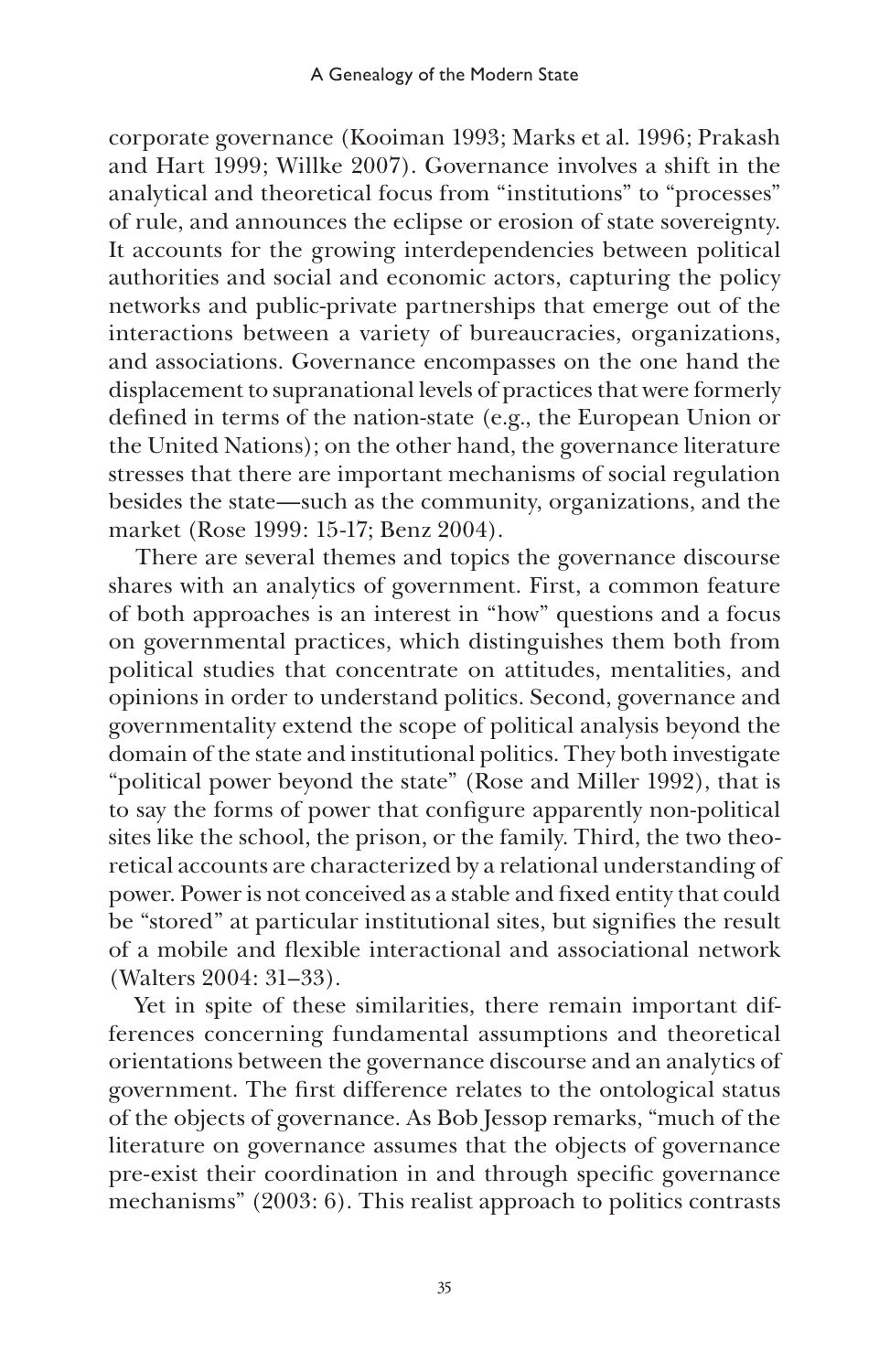#### Chapter 2

with the nominalism of an analytics of government. The latter does not start from the assumption that there is an external relationship between government and its objects; quite on the contrary, it recognizes that government is also actively involved in constituting agents, identities, and interests.

This brings us to a second difference that relates to the role of politics in the governance literature. The governance discourse stresses dialogue, participation, and the representation of "the governed." It seeks to give visibility to interests that are often ignored, and extends the public sphere insofar as it promotes the consultation and inclusion of a whole range of societal and economic actors who are addressed as "partners" or "stakeholders." However, serious doubts could be raised concerning the prospect of an increasing democratization. The governance literature assumes that political decisions are based on neutral facts or rational arguments, thereby ignoring the role of strategic options and political alternatives. As a consequence, it often marginalizes fundamental conflicts between different social groups and classes or downplays contradictions between political interests and objectives—and is rightly criticized for "failing to take note of important aspects in the analysis of political processes that pertain to a sociology of domination" (Mayntz 2004: 74; Smouts 1998). For example, most of the literature on global governance takes it for granted that the political and social cleavages between those who profit from globalization and those who do not can be bridged by "modern" or "good" governance. In this view, poverty and wealth have nothing to do with each other, and economic growth, ecological considerations, political democracy, social solidarity, healthy living, and so on appear to be equally achievable—without radically changing established political and social structures (Brunnengräber and Stock 1999; Rucht 2001; Brand 2004). While an analytics of government endorses a strategic account stressing the constitutive role of political conflicts and confrontations, the governance discourse seeks to minimize "frictions" and is characterized by an "antipolitical politics" (Walters 2004: 33–37; Hirst 2000; Mouffe 2005).

It follows that the governance discourse promotes a technocratic model of steering and managing—this feature marks the third point where the governance discourse departs from an analytics of government. Most of the governance literature relies heavily on a specific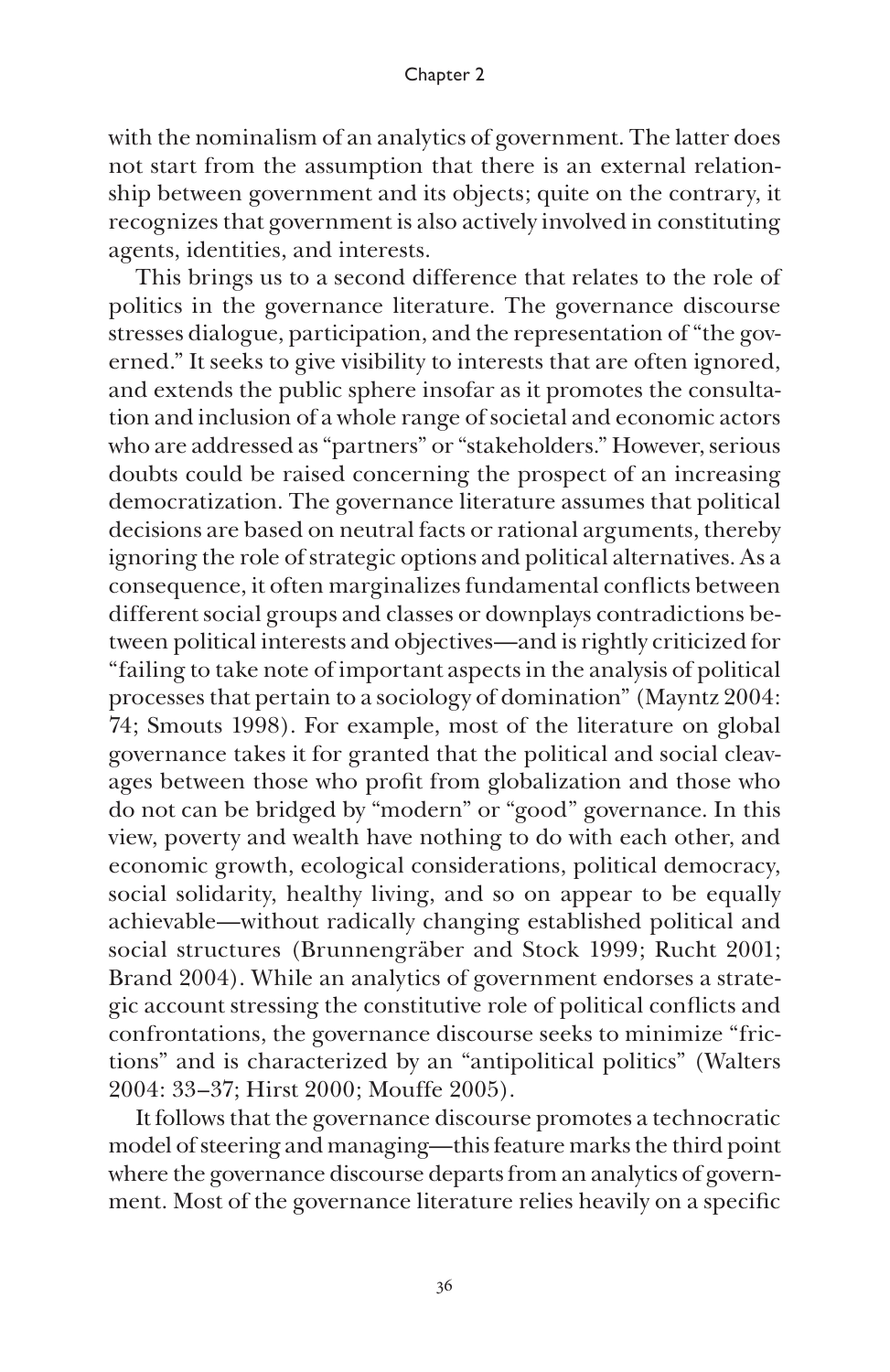meta-narrative. It claims to be a political response to the growing social complexity that calls for multilevel, networked, cooperative, heterarchic alternatives to hierarchic and state-centered forms of regulation ( Jessop 1998[\).10](#page--1-0) However, this account represents a rather distorted image of the past and ignores the multiple ways in which even the most interventionist welfare states are governed by "indirect" mechanisms and forms of cooperation and implication: "Governance theory works with a somewhat exaggerated conception of the power of the postwar welfare state. This has the effect, in turn, of overemphasizing the novelty and significance of many of the phenomena of 'steering', 'regulation', and indirect control typically grouped under the rubric of 'new' governance" (Walters 2004: 38). The caricature of a time when states were "whole" (and not yet "fragmented" and "decentered") serves as background for the claim of a decisive historical break. The diagnosis of a growing complexity of the social world—the globalization of financial and other markets, the importance of information and communication technologies, the emergence of new forms of production and so on—is linked to the idea of the "end of politics," to a "postideological" world order that is no longer governed by profound conflicts and oppositions. In this view, governance is about steering and regulating a world without radical alternatives and is animated by the search for "rational," "responsible," and "efficient" instruments of problem management. On this reading, strategic interests are reduced to technological concerns; politics just seems to follow the dictate of a logic of complexity. In contrast to this technocratic and managerialist approach, an analytics of government is more reflexive concerning the function of political knowledge and the intimate link between politics and technology. It does not take the "complexity" narrative at face value but investigates the role it plays in constituting and legitimizing governance as a particular style of rule (ibid.: 40–41).

Seen from the perspective of an analytics of government, the governance discourse represents a particular "art of government" that is firmly rooted within a liberal concept of the state. It stresses political consensus, mutual accommodation, and collective problem solving, and searches for mechanisms that foster coordination, cooperation, and harmonization. The governance discourse translates fundamental political antagonisms and oppositions into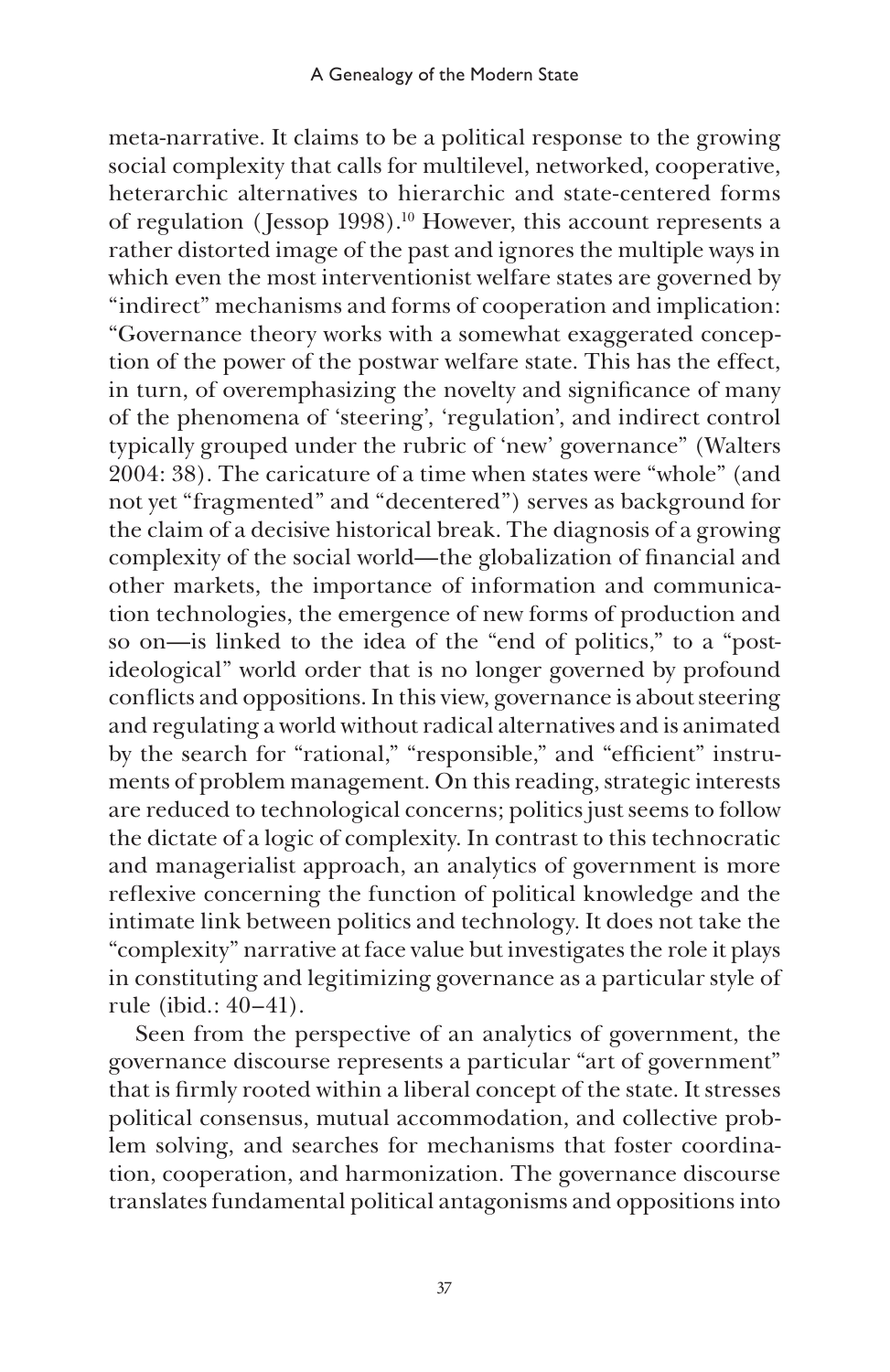procedural arrangements to articulate different but reconcilable interests. It conceives of strategic confrontations as diverse "inputs" to reach a decision or to carry out a program. In this conceptual frame, conflicts are not regarded as a threat to social order, but as a means of social progress: "Governance ... marks the space of a liberal game of assimilation. Where many political discourses seek to articulate a field of antagonistic forces as agents of political transformation, governance seeks to implicate them as 'partners' in a game of collective self-management and modulated social adjustment" (ibid.: 35).

Furthermore, a large part of the governance discourse seems still to accept the duality of state and society. Often governance is explicitly defined by a distance from the state, focusing on informal arrangements and decision-making processes below state institutions and beyond the competence of political authorities ("government"). Its proponents distinguish strictly between hierarchical interventions by the state and decentralized societal mechanisms, exploring the interdependencies and networks between the two domains. By contrast, an analytics of government takes the state to be an integral part of governmental practices; it is an instrument and effect of these practices, not their foundation or counterpart. It follows that the opposition of state and civil society cannot be taken as a universal fact, but constitutes a contingent and internal element of governmental practices. On this reading, the governance discourse illustrates what Foucault once described as an "overvaluation of the problem of the state" (2007: 109)—the paradoxical result of reducing the state to an institutional ensemble and a hierarchical structure. As Wendy Larner and William Walters put it: "[G]overnmentality can offer a particular kind of historical perspective that is often lacking in the global governance literature. This would involve seeing global governance as a particular technology of rule and placing it within the much longer trajectory of liberal political reason" (2004c: 16–17; see also Crowley 2003).

But an analytics of government not only offers a critical account of the governance discourse, it also exposes some shortcomings of approaches that suffer from an inverse fixation. While the governance literature often caricatures the state as a hierarchical and bureaucratic apparatus, the anti-globalization literature and many critical accounts of neo-liberal modes of government tend to invoke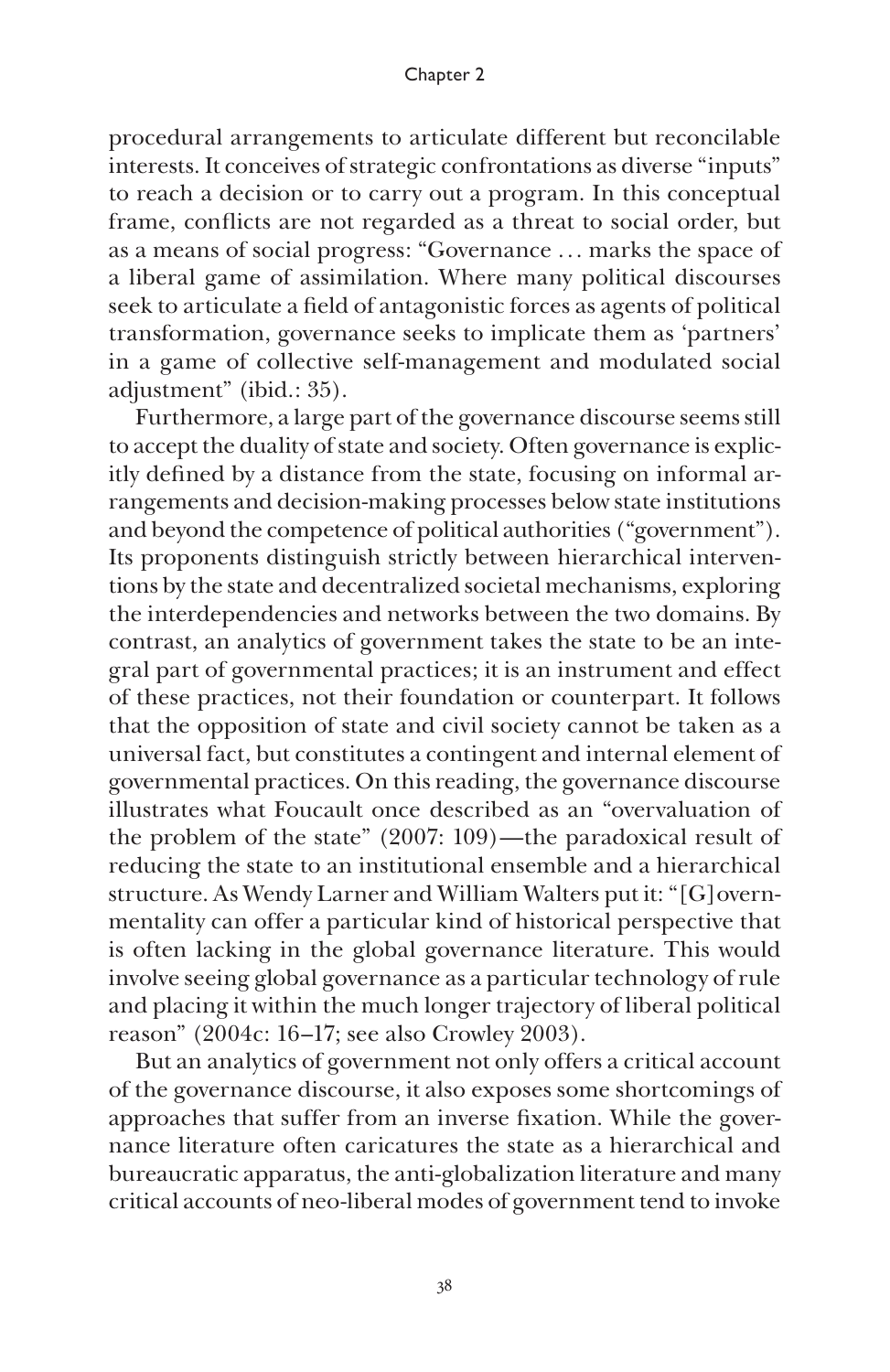a nostalgic image of the nation-state as an actor defending public interests against powerful economic actors (see, e.g., Bourdieu 1998). The problem with this kind of analysis is that it also essentializes the state, being preoccupied with a territorial nation-state that is supposedly being eroded by global economic regimes (se[e chapter](#page--1-0) [5](#page--1-0) for a more detailed discussion). Taken together, the two opposing forms of analysis result in an interesting theoretical-political constellation. While some scholars demand a "reinvention of government" (Osborne and Gaebler 1992) that includes a comprehensive deregulation and privatization of state functions and the downsizing of the political apparatus in the light of new global economic challenges, others call for the state to resist "the economic horror" (Forrester 1999) in order to protect citizens from the negative aspects of globalization. Neither of these approaches recognizes the necessity of a relational, technological, and strategic approach that takes into account the fact that the state *and* the economy are themselves being reconfigured and reinvented in novel ways. Both consider the nation-state as a prefabricated and stable form, failing to see that the relations between state and economy, global and local, as well as the categories themselves, require theoretical attention (Perry and Maurer 2003a).

## [An Indigestible Meal?](#page--1-0)

This chapter started with Foucault's remark that he had refrained from pursuing a theory of the state "in the sense that one abstains from an indigestible meal." At the same time Foucault claims to provide nothing less than a "genealogy of the modern state." I have examined this apparent contradiction in order to determine what an analytics of government might offer to state theory.

Foucault's analytics of government combines the "microphysics of power" (Foucault 1977: 28), which remained centered on questions of discipline and normalization, with the "level of macro-power" (2008: 358). This approach investigates how power relations have historically been concentrated in the form of the state without ever being reducible to it. Following this line of inquiry, Foucault sees the state as "nothing else but the mobile effect of a regime of multiple governmentalities. That is why I propose ... moving outside and questioning the problem of the state, undertaking an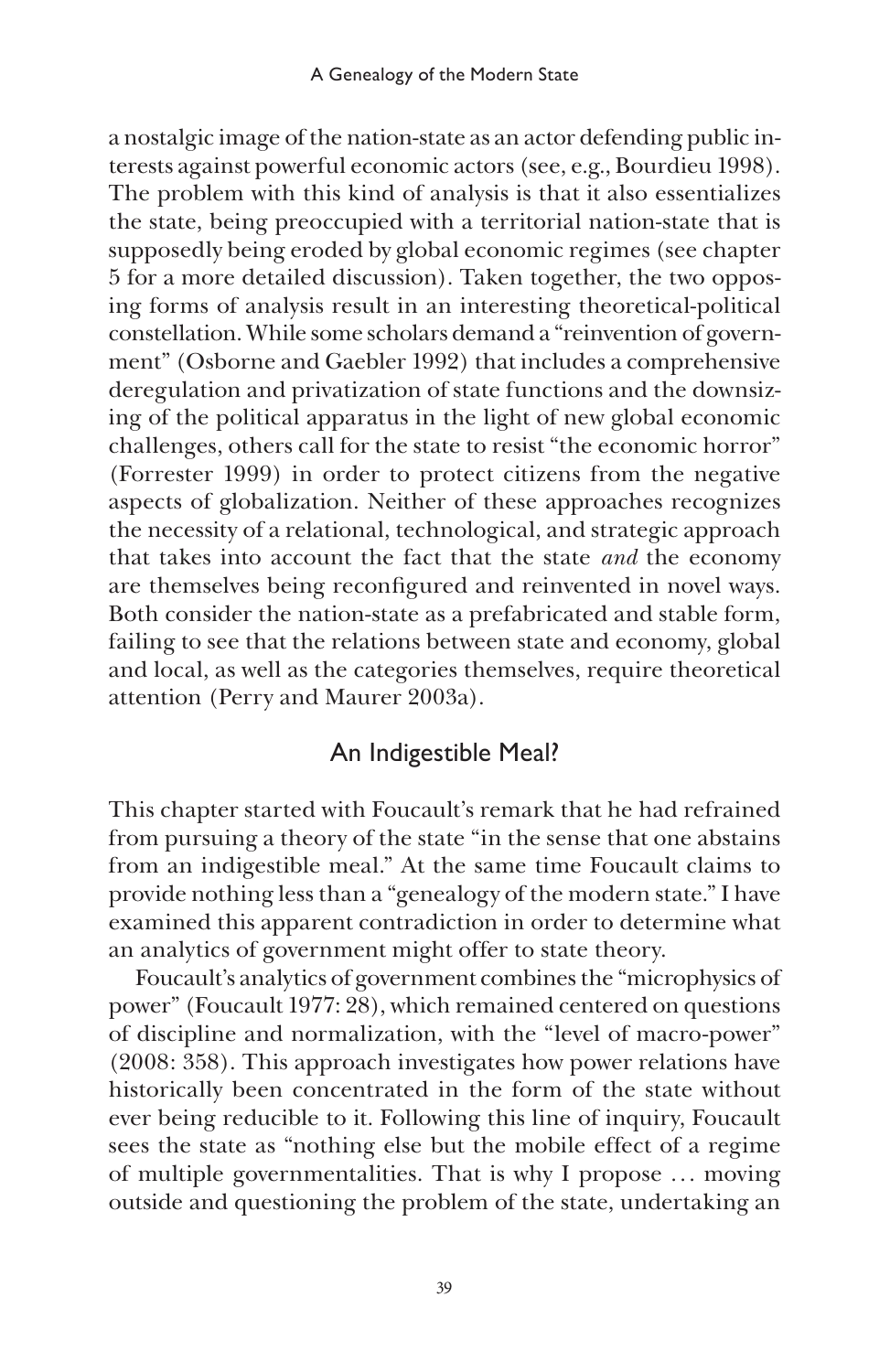### Chapter 2

investigation of the problem of the state, on the basis of practices of governmentality" (ibid.: 77–78). When Foucault focuses on the "governmentalization of the state" (2007: 109), he does not assume that government is a technique that could be applied or used by state authorities or apparatuses; instead, he comprehends the state itself as a dynamic and contingent form of societal power relations.<sup>11</sup>

As I have argued, an analytics of government is characterized by a triple movement of pluralization and decentralization that Foucault sums up as follows:

"In short, the point of view ... involved the attempt to free relations of power from the institution, in order to analyze them from the point of view of technologies; to distinguish them also from the function, so as to take them up within a strategic analysis; and to detach them from the privilege of the object, so as to resituate them within the perspective of the constitution of fields, domains, and objects of knowledge" (ibid.: 118).

Practices instead of object, strategies instead of function, and technologies instead of institution—this is certainly not a light snack, but it might be the recipe for a state theory that opens up new directions and research areas for political analysis and critique and provides a better understanding of current political and social transformations.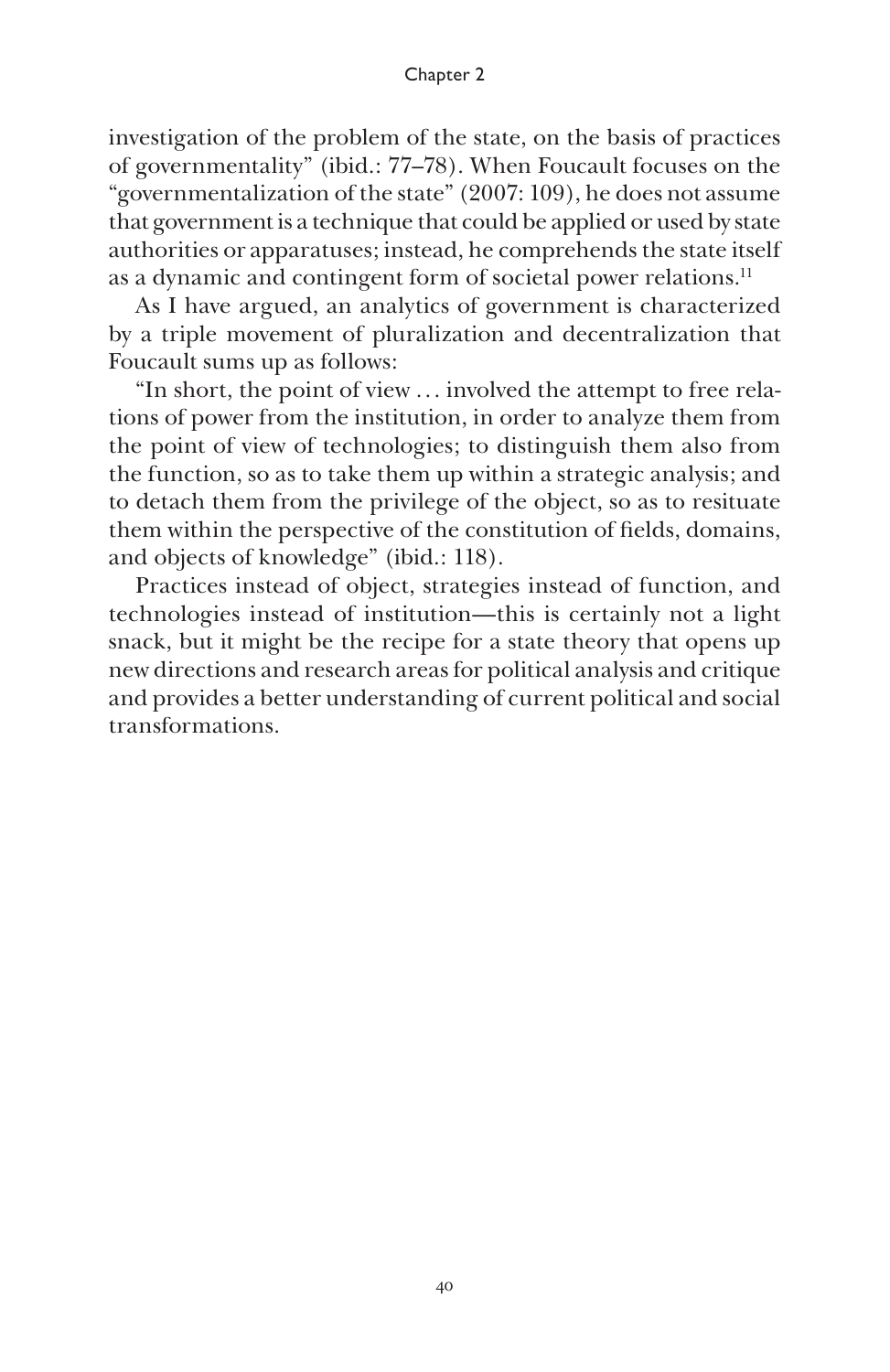# 3 [Liberalism, Biopolitics, and Technologies](#page--1-0) of Security

 $\div$ d

Foucault's work on governmentality not only offers important insights for an analysis of the state, it also provides us with analytical tools to investigate the relationship between liberal freedom and "technologies of security." In this chapter, I would like to stress some important aspects of the dynamic interplay between freedom, security, and fear that Foucault sees as constitutive for liberalism. I will first outline how Foucault introduces the notion of "technologies of security" in his analysis of liberalism and biopolitics. The next part investigates the role fear plays in liberal government. Foucault demonstrates that liberalism is characterized by a "culture of danger" that permanently threatens the freedom it produces. The [third section d](#page-25-0)evelops further the notion of technologies of security as an analytical tool to account for current social and political transformations, and th[e final section](#page-30-0) will briefly indicate a different idea of autonomy and security.

### [Liberalism and the Birth of Biopolitics](#page--1-0)

The notion of "technologies of security" does not originate in Foucault's lectures on governmentality, but was already present in his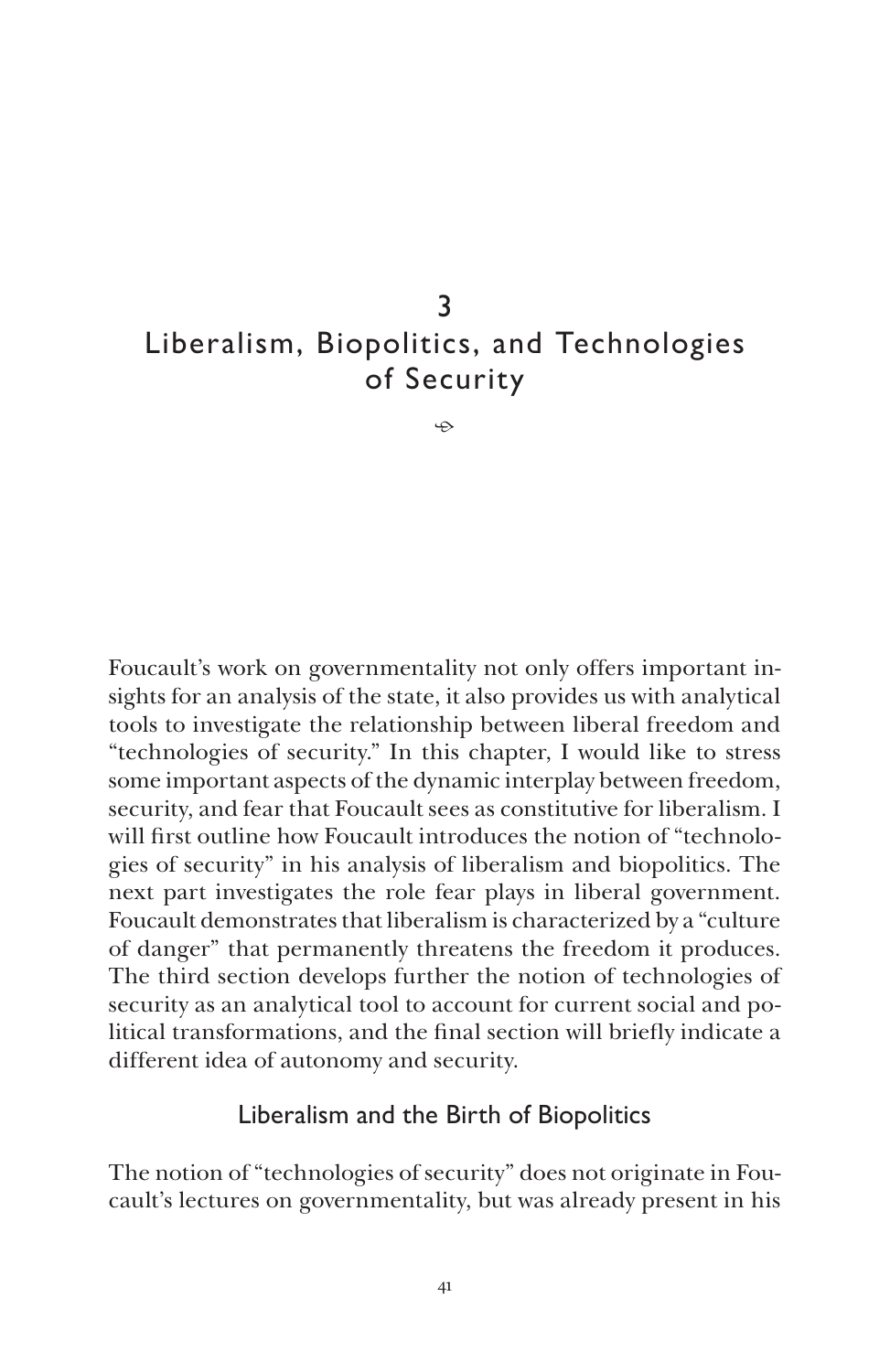#### Chapter 3

earlier work. Foucault uses it when he introduces the concept of biopolitics in his lectures at the Collège de France of 1976 (2003) and in the first volume of *The History of Sexuality* (1980b).<sup>1</sup> In these texts Foucault identifies a new form of power that is different from sovereign power. This "biopower" consists of two basic modes: the disciplining of the individual body and the regulatory control of the population (1980b: 139). Foucault calls the latter a "technology of security" (2003: 249). It aims at the mass phenomena characteristic of a population and its conditions of variation, seeking to prevent or compensate for dangers that result from its existence as a biological entit[y.2](#page--1-0)

Two years later, in his lectures at the Collège de France in 1978 and 1979, Foucault takes up again the notion of "technologies of security." Here, though, he discusses the topic of biopolitics in a different theoretical framework that goes beyond his initial interest in processes of disciplination and the regulation of bodies. Biopolitics now also refers to processes of subjectivation and state formation. *The Birth of Biopolitics* (the title of the 1979 lecture series) is closely linked to the emergence of liberal forms of government. Foucault conceives of liberalism not as an economic theory or a political ideology but as a specific art of governing human beings. It has its target in the epistemic figure of population, and it relies on political economy as the principal form of knowledge. Liberalism introduces a rationality of government that differs both from medieval concepts of domination and from early modern state reason: the idea of a nature of society that constitutes the basis and the border of governmental practice. This concept of nature is not a traditional idea or something left over from premodern times; rather, it marks an important historical rupture in the history of political thought. In the Middle Ages good government is understood as part of the natural order created by God's will. State reason breaks with this idea of nature, which limited political action and embedded it in a cosmological continuum. Instead, state reason proposes the artificiality of a "leviathan"—which provokes the charge of atheism. With the physiocrats and political economy, nature reappears as a point of reference for political action. However, this is a different nature that has nothing to do with a divine order of creation or cosmological principles. At the center of liberal reflection is a hitherto unknown nature, the historical result of radically transformed relations of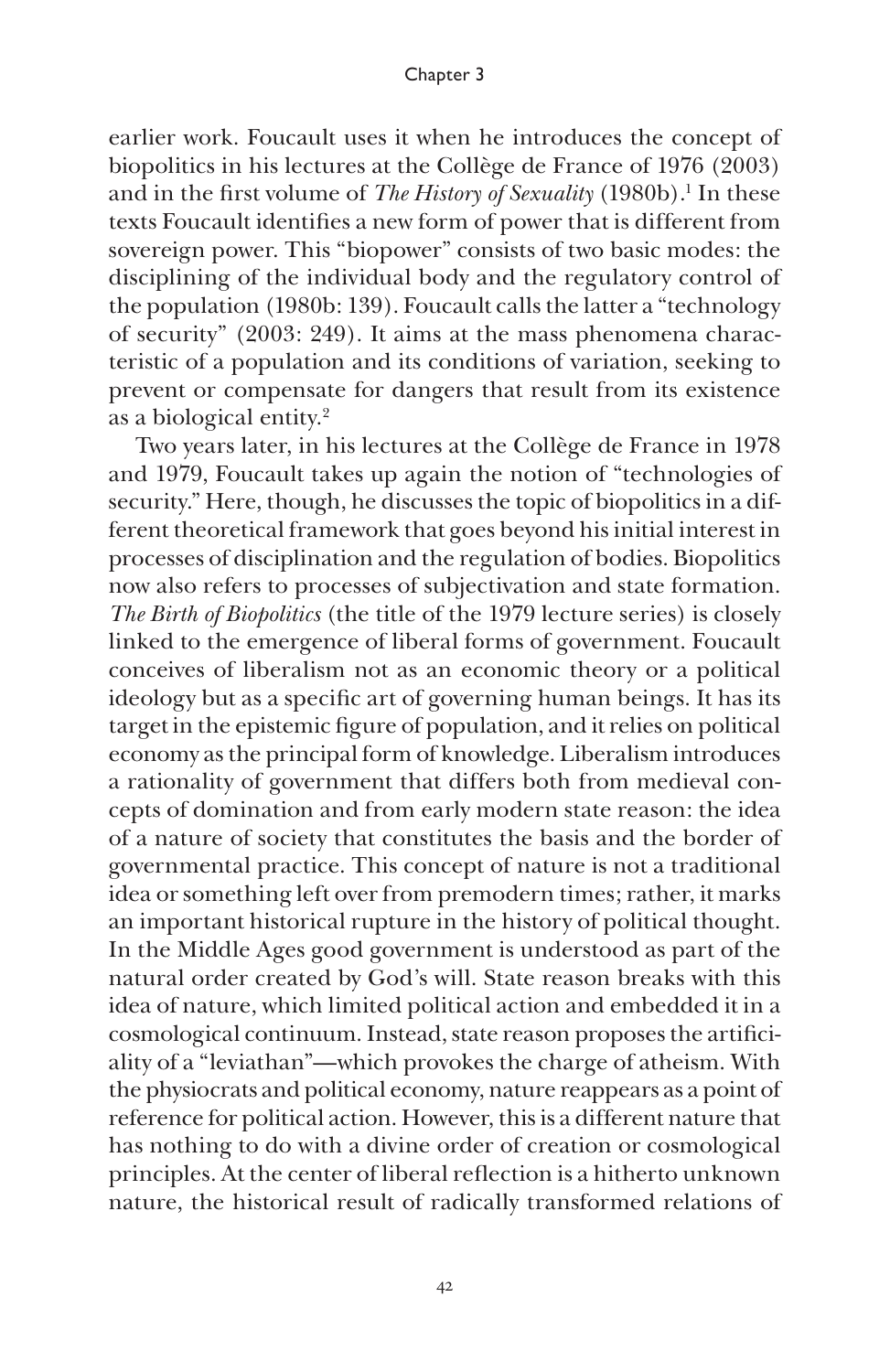living and producing: the "second nature" of the developing civil society (see Foucault 2007).

Political economy, which emerged as a distinctive form of knowledge in the eighteenth century, replaced the moralistic and rigid principles of mercantilist and cameralist economic regulation with the idea of spontaneous self-regulation of the market on the basis of "natural" prices. Authors like Adam Smith, David Hume, and Adam Ferguson assume that there exists a nature that is peculiar to governmental practices, and that governments have to respect this nature in their operations. Thus, governmental practices should be in line with the laws of a nature that they themselves have constituted. For this reason, the principle of government shifts from external congruence to internal regulation. The coordinates of governmental action are no longer legitimacy or illegitimacy, but success or failure; reflection focuses not on the abuse or arrogance of power but rather on ignorance concerning its use.

Political economy introduces into the art of government for the first time the question of truth and the principle of self-limitation. As a consequence, it is no longer important to know whether the sovereign governs according to divine, natural, or moral laws; rather, it is necessary to investigate the "natural order of things" that defines both the foundations and the limits of governmental action. The new art of government, which became apparent in the middle of the eighteenth century, no longer seeks to maximize the powers of the state. Instead, it mobilizes "economic" reasoning to assess whether governmental action is necessary and useful or superfluous or even harmful. But this historical transformation is by no means accompanied by a reduction of state power. Paradoxically, the liberal recourse to nature makes it possible to leave nature behind, or more precisely to leave behind a certain concept of nature that conceives of it as eternal, holy, or unchangeable. For liberals, nature is not an autonomous domain in which intervention is forbidden as a matter of principle or impossible. Nature is not a material substratum to which governmental practices are applied, but rather their permanent correlate. It is true that there is a "natural" limit to state intervention, as it has to take into account the nature of the social facts. However, this regulatory principle does not point to a negative borderline, since it is precisely the "nature" of the population that opens up a series of hitherto unknown possibilities of intervention.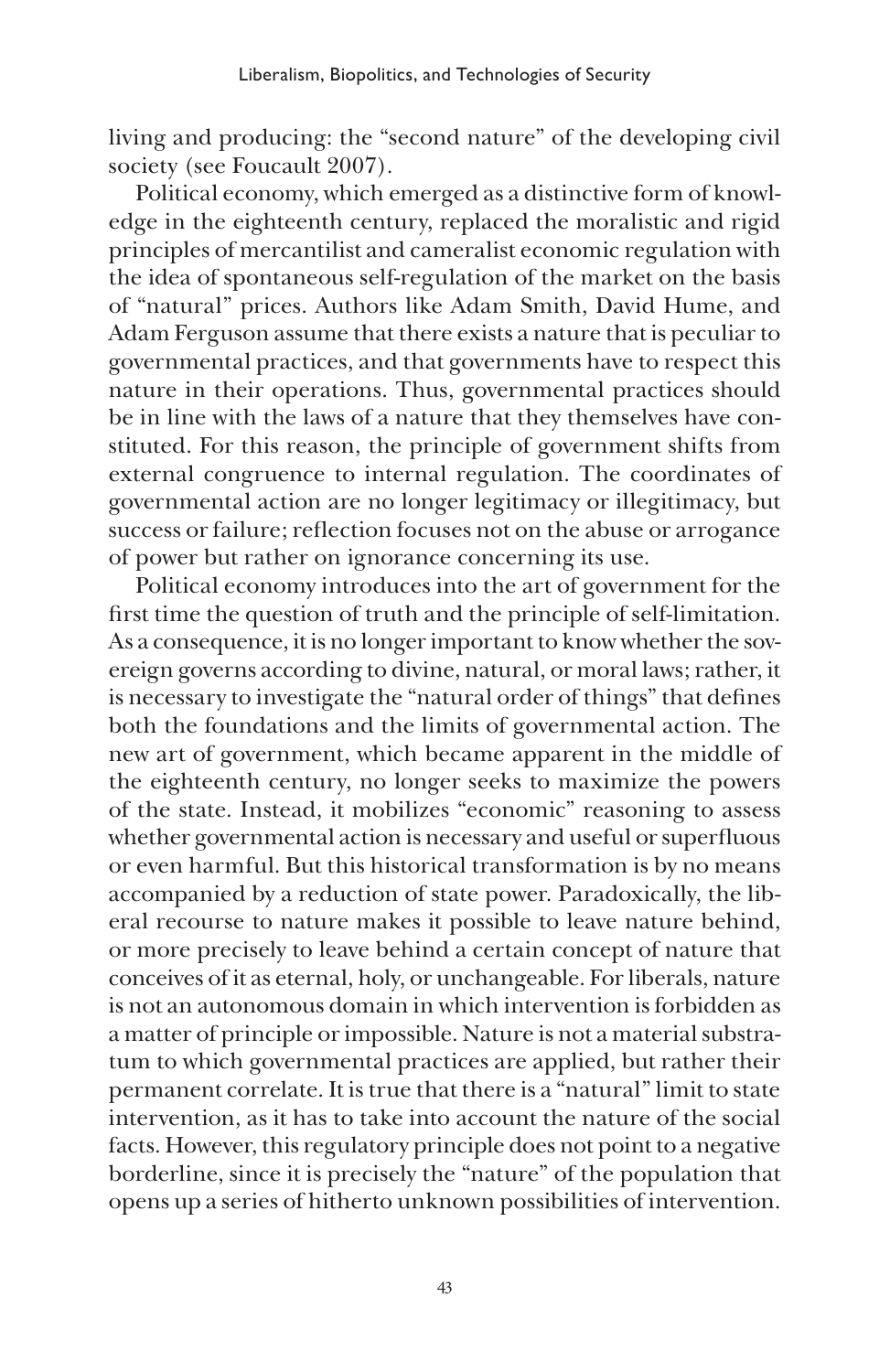#### Chapter 3

These do not necessarily take the form of direct interdictions or regulations: "laissez-faire," inciting, and stimulating become more important than dominating, prescribing, and decreeing (Foucault 2007: 70–76; 2008: 267–316).

The formation of political economy and the new political figure of population cannot be separated from the emergence of modern biology. Liberal concepts of autonomy and freedom are closely connected to biological notions of self-regulation and self-preservation, which prevailed over the hitherto dominant mechanistic paradigm of investigating bodies. Biology, which emerged in about 1800 as the science of life, assumes a basic principle of development that accounts for the contingency of life without any foundational or fixed program. The idea of an external order that corresponds to the plans of a higher instance beyond life is displaced by the concept of an inner organization characterized by life as a dynamic and abstract principle common to all organisms. From now on living bodies are more clearly distinguished from artifacts, and are characterized in terms of categories like self-preservation, reproduction, and development (cf. Foucault 1970).

In the 1978 and 1979 lectures, Foucault conceives of "liberalism as the general framework of biopolitics" (2008: 22). This account of liberalism signals a shift of emphasis in relation to his previous work. The theoretical displacement results from the self-critical insight that his earlier analysis of biopolitics was one-dimensional and reductive, in the sense that it primarily focused on the biological and physical life of a population and on the politics of the body. Introducing the notion of government helps to broaden the theoretical horizon, as it links the interest in a "political anatomy of the human body" with the investigation of subjectivation processes and moral forms of existence. From this perspective, biopolitics represents a distinctive and dynamic constellation that characterizes liberal government. With liberalism, but not before, the question arises of how subjects are to be governed if they are both legal persons and living beings (see Foucault 2008: 317).<sup>3</sup>

This is the relationship Foucault has in mind when he insists that it is impossible to separate biopolitical problems "from the framework of political rationality within which they appeared and took on their intensity. This means 'liberalism,' since it was in relation to liberalism that they assumed the form of a challenge. How can the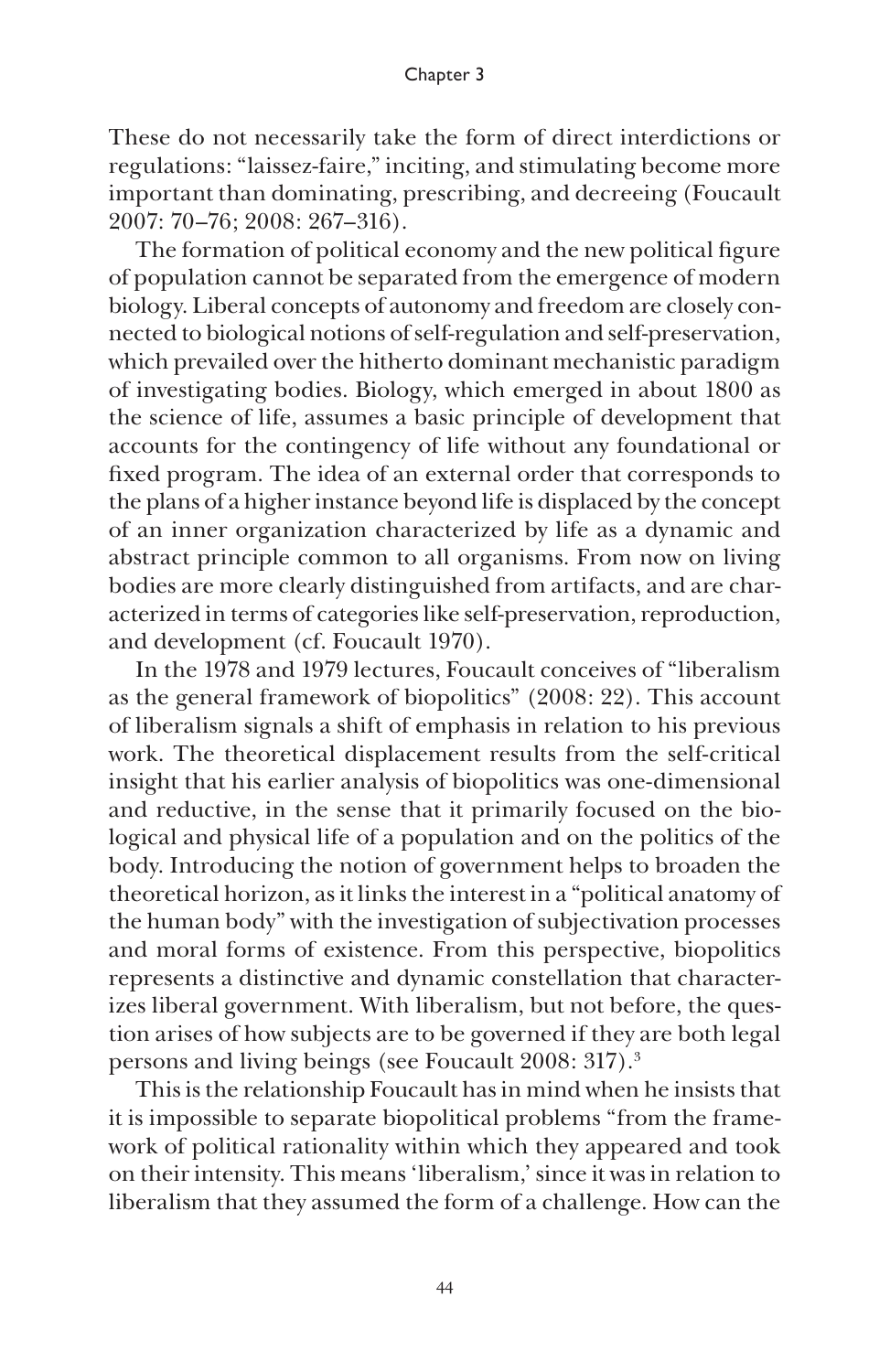phenomena of 'population,' with its specific effects and problems, be taken into account in a system concerned about respect for legal subjects and individual free enterprise? In the name of what and according to what rules can it be managed?" (2008: 317).

## [Technologies of Security](#page--1-0)

In this context, the question of security becomes acute. Foucault regards the establishment of "technologies," "apparatuses," or "mechanisms of security" (2007: 59, 108, 7) as a distinctive feature of liberal forms of government. In the following, I would like to stress some important aspects of the relationship between freedom, security, and fear that Foucault sees as constitutive for liberalism.

To start with, we have to note that Foucault does not ground his analysis in the assumption that liberalism (in contrast to earlier forms of government) seeks to enhance the freedom of individuals or to expand their rights. According to Foucault, freedom is neither an anthropological constant nor a historical universal that is confined or respected by different societies. Freedom cannot be measured in quantitative terms, but denotes a social relation: "Freedom is never anything other ... than an actual relation between governors and governed" (2008: 63; Lemke 2001b).

Foucault sees the distinctiveness of liberal forms of government in the fact that they replace an external regulation by an internal production. Liberalism is not limited to providing a simple guarantee of liberties (freedom of the market, of private property, of speech, and so on) that exist independently of governmental practice. Quite on the contrary: liberalism organizes the conditions under which individuals could and should exercise these liberties. In this sense, freedom is not the counterpart of liberal government but its necessary basis; it is not a natural resource but an artificially arranged product and instrument of governmental practices. In short: liberal freedom is not the (negative) right of individuals to confront power, but the positive effect of governmental action. Liberal government does not expand the spaces of freedom, it is not limited to respect for this or that freedom—it "consumes freedom" (2008: 63; Bonnafous-Boucher 2001).

But at this point things get complicated. In the very same process of the production of freedom, liberalism also endangers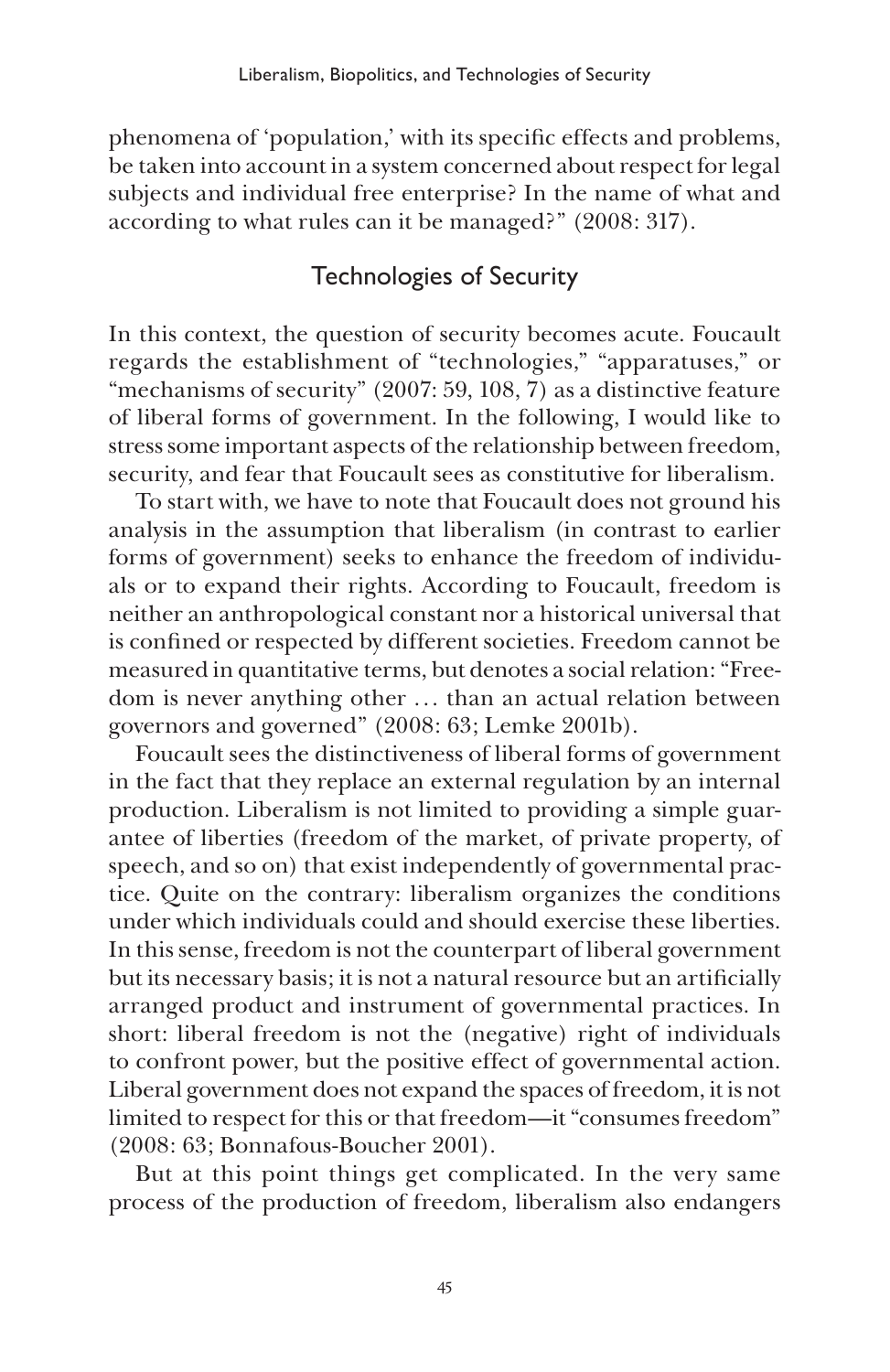the freedom it constitutes. It is precisely the "free play of forces" inside liberal forms of government that threatens these liberties and necessitates new interventions to "protect" or "stabilize" them. Foucault illustrates this "paradox" (2008: 64) with the example of the freedom of trade. Freedom of trade can only be established if a whole series of preventive measures are taken, which aim to avoid and counter tendencies of monopolization and centralization that would result in a limitation of freedom of trade: "There must be free trade ... but how can we practice free trade in fact if we do not control and limit a number of things, and if we do not organize a series of preventive measures to avoid the effects of one country's hegemony over others, which would be precisely the limitation and restriction of free trade?" (2008: 64).

At the heart of liberalism there is a problematic and paradoxical relationship between the incessant production of freedom and the permanent danger of its destruction. Liberal freedom presupposes the establishment of limitations, controls, and forms of constraint. The problem of liberal government is to ensure that pursuit of individual or collective interests does not endanger the general interest. It follows that liberal freedom cannot be exercised in an unlimited way, but has to be regulated by a principle of calculation: apparatuses of security are the other side and the condition of existence of liberal government. The extension of control procedures and the deepening of mechanisms of constraint are the counterweight to the emergence of new liberties (see Opitz 2008).

But the liberal relationship between freedom and security is even more complex. Liberalism does not only produce freedoms, which are permanently endangered (by their own conditions of production) and require mechanisms of security. Danger and insecurity (the threat of unemployment, poverty, social degradation, etc.) are not only unwanted consequences or negative side-effects but essential conditions and positive elements of liberal freedom. In this sense, liberalism nurtures danger, it subjects danger to an economic calculus, weighing its advantages against its costs. Liberal government must never fix security, since the striving for security and the danger of insecurity are complementary aspects of liberal governmentality: "[E]verywhere you see this stimulation of the fear of danger which is, as it were, the condition, the internal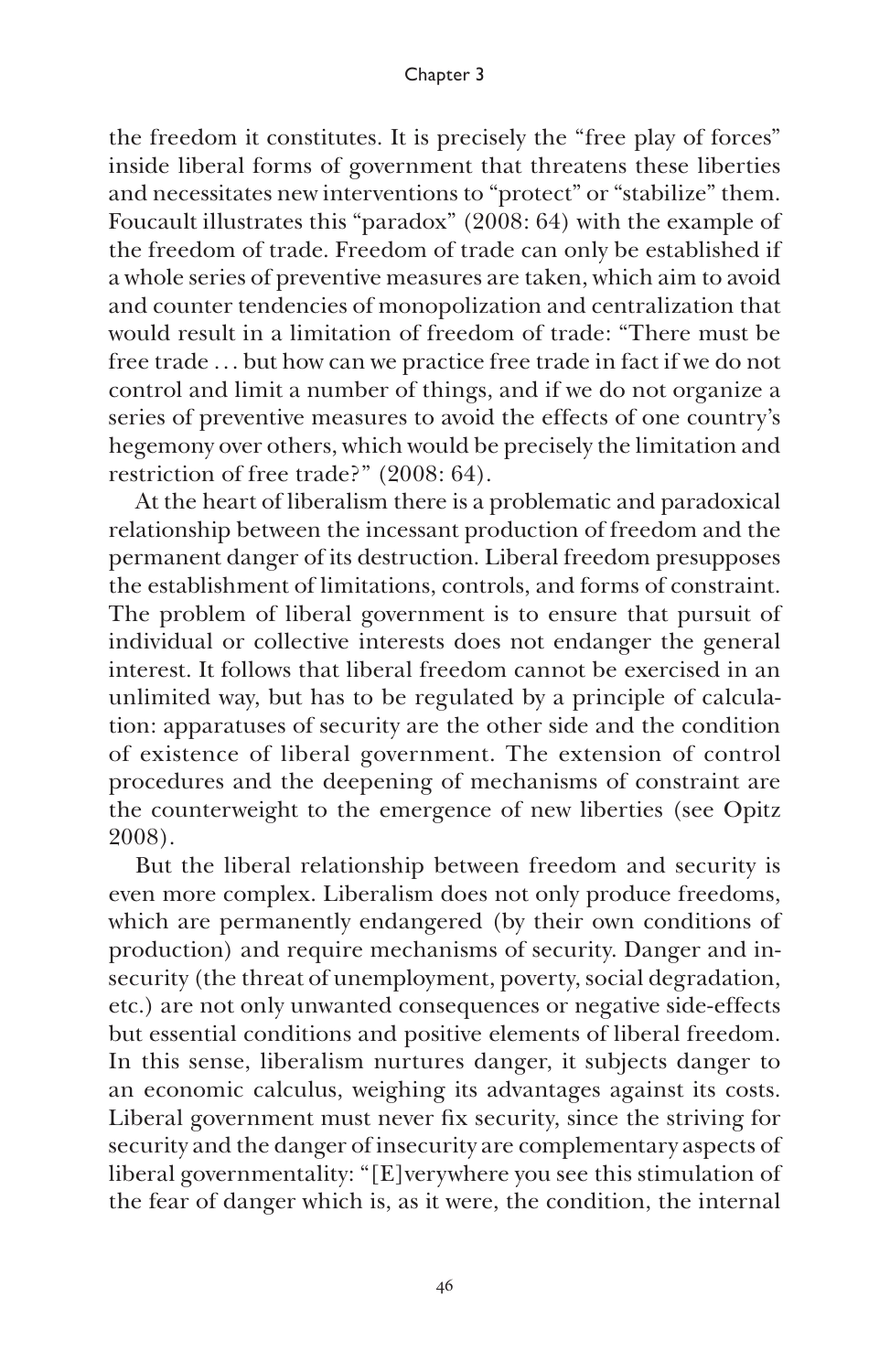psychological and cultural correlative of liberalism. There is no liberalism without a culture of danger" (2008: 66–67). This cultivation and stimulation of danger points to the moral dimension of liberal government. Individuals are expected to cope with social risks and insecurities, to measure and calculate them, taking precautions for themselves and their families. In this perspective it is entrepreneurial action, rational risk management, and individual responsibility that account for social success or failure (see Ewald 1996: 51–57).

In the course of the lectures Foucault also distinguishes analytically between legal regulations, disciplinary mechanisms, and technologies of security. The legal normativity operates by laws that codify norms, while discipline installs hierarchical differentiations that establish a division between those considered normal and the abnormal, the suitable and capable and the others. It functions by designing an optimal model and its operationalization, that is, by employing techniques and procedures to adjust and adapt individuals to this standard. The apparatuses of security represent the very opposite of the disciplinary system. While the latter assumes a prescriptive norm, the apparatuses of security take the empirically normal as a starting point that functions as a regulative norm allowing for differentiations and variations. Rather than adjusting reality to a predefined shouldbe value, the apparatuses of security take reality as the norm: as a statistical distribution of events, as the average rate of diseases, births and deaths, etc. The apparatuses of security do not draw an absolute borderline between the permitted and the prohibited, but specify an optimal middle within a spectrum of variations  $(2007: 55-63)$ .

This distinction between different power technologies is also of historical and political significance. At the beginning of the 1970s Foucault had diagnosed an increasing disciplinarization of society, but he takes a different stance in the lectures on governmentality. He now states that in the "general economy of power" dominance has been displaced to security mechanisms. From this perspective, we are now living not in a legal state or in a disciplinary society but rather in a "security society" in which legal and disciplinary procedures and technologies have been increasingly colonized by apparatuses of security (2007: 11)[.4](#page--1-0)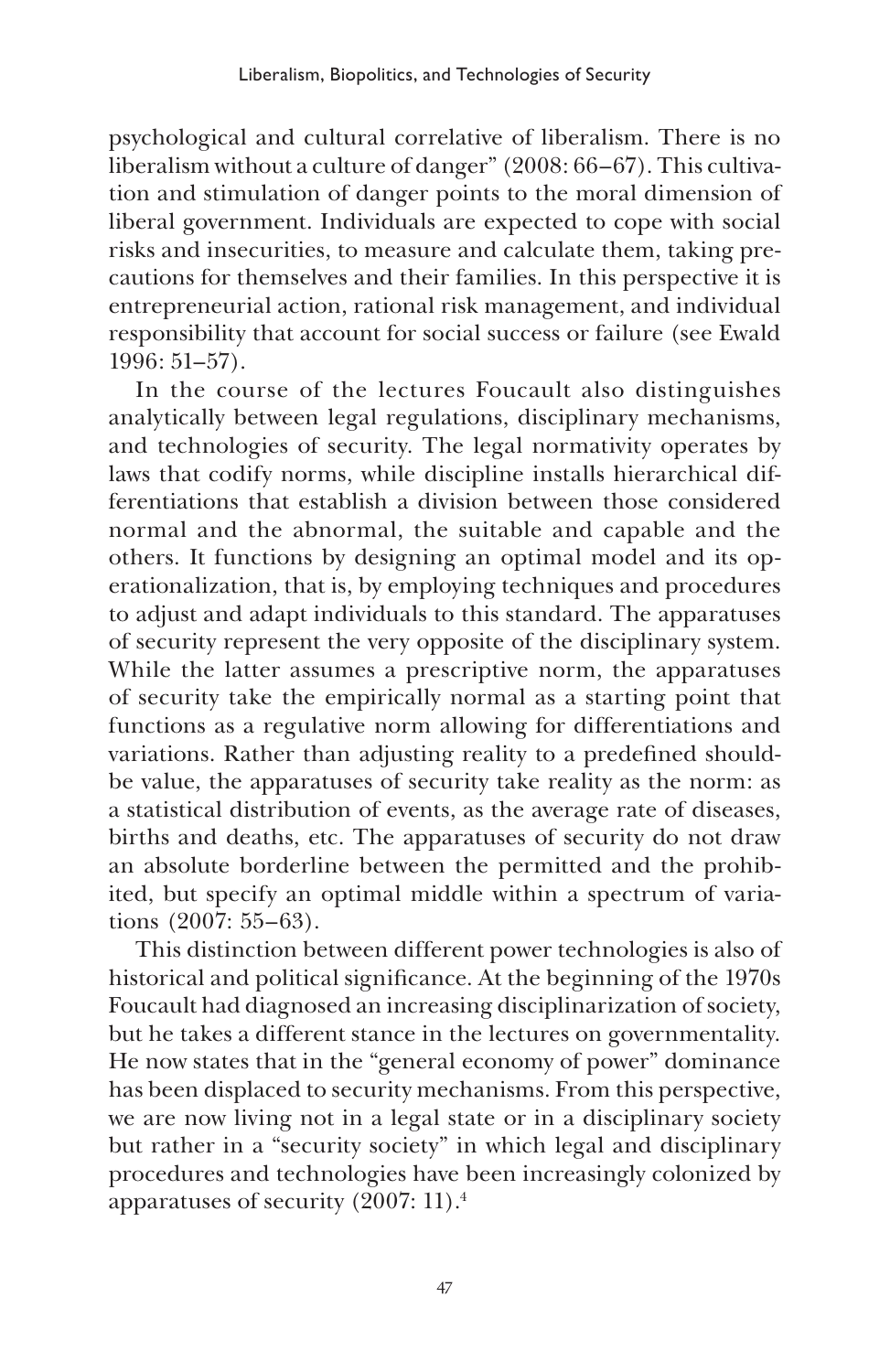<span id="page-25-0"></span>This diagnosis was partially inspired by the political events of that time. Foucault's lectures of 1978 and 1979 took place at the climax of left-wing violence in Europe. The reactions of the different national states to so-called terrorism, the suspension of civil rights and the establishment of a control and supervision apparatus, could be seen as an involuntary confirmation of his thesis of the political dominance of security mechanisms. Foucault observed a relative devaluation of legal forms and the creeping development of an authoritarian security regime that operated against and beyond legal regulations and codes. In this historical context, the aim of political government was—according to Foucault—to stage a "fear game" (1994a: 367), to make clear that the legal arsenal was not sufficient to protect the population efficiently against existential dangers. He noted that the basis of security policy is not a social contract but rather a "security pact" (1994b: 390) between state and population that explicitly transgresses the legally defined limits of state intervention.

Foucault declared that the "fear of fear ... is one of the preconditions of the working of a security state" (ibid.). He stressed that the "misuses" of laws or the "infringement" of rights by the state are neither exceptional cases nor could they be reduced to the divergence between ideal and reality; they are, on the contrary, the foundation and guarantee of the "normal" existence of a legal state. From this perspective legal uncertainties and threats generate a permanent level of fear. The "state of fear" ("*État de peur*") is thus, according to Foucault, the other side of the legal state (1994e: 139–140).

### [The Government of Fear](#page--1-0)

Foucault's account of the intimate relationship between liberal government, the rule of law, and the production of fear is now thirty years old, but it still seems to be useful as a way of analyzing contemporary political and social transformations. On the one hand, the proliferation and implementation of neo-liberal forms of government has contributed to existential insecurities and the cultivation of fear in ways that go well beyond the level Foucault observed during his lifetime. On the other hand, the relevance of the Foucauldian analysis is demonstrated by political reactions to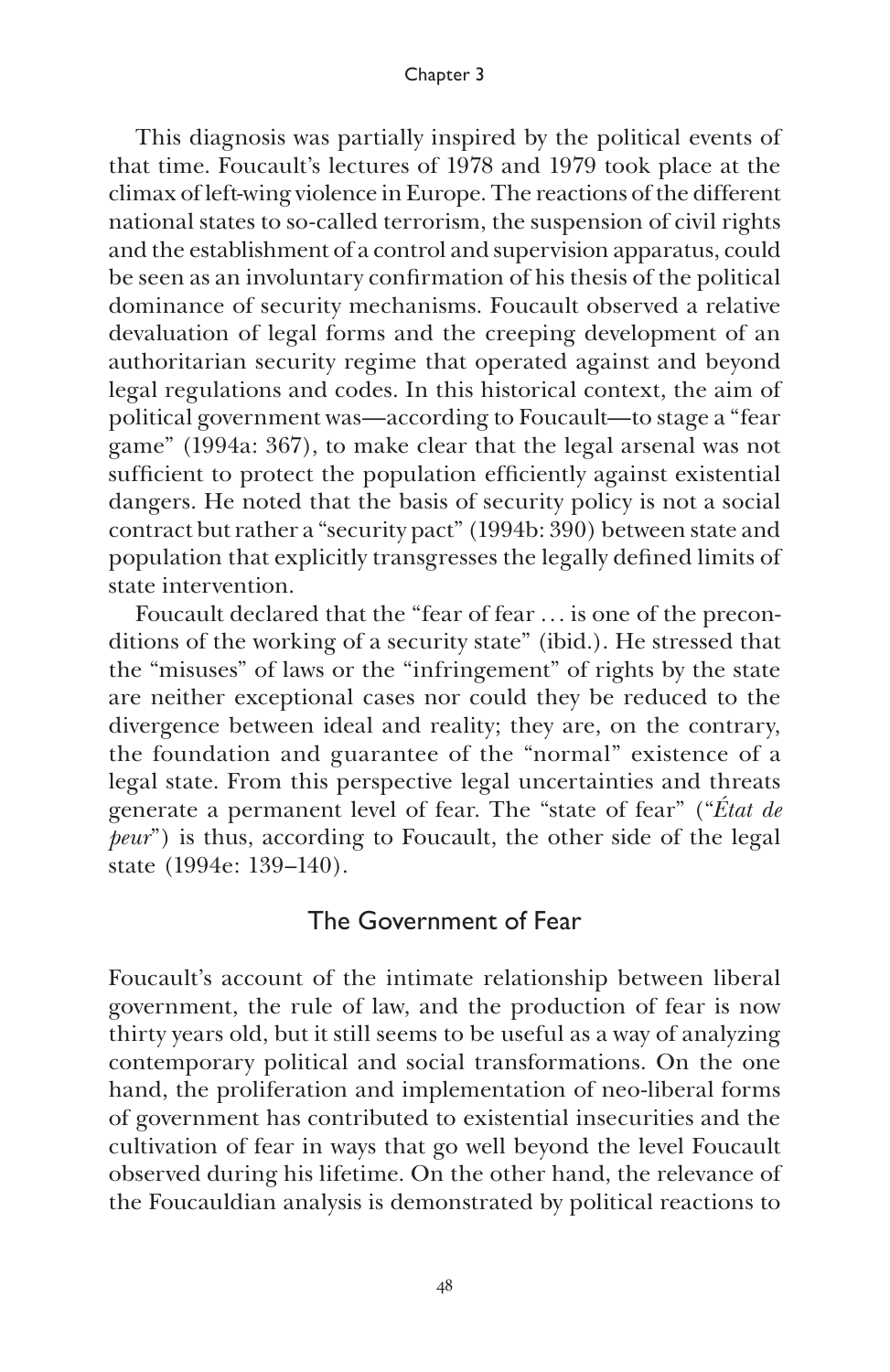terrorist attacks since 9/11. This includes the suspension of basic rights in the name of a general guarantee of security, and also the reduction of politics to police measures and military actions.

The concept of technologies of security presents a fruitful analytical tool for social theory and empirical investigations for several reasons. First, Foucault takes a critical distance from the tradition of political theory starting from Thomas Hobbes, which claimed that security is the precondition or basis for freedom. This external and dualistic conception of freedom and security, which is characteristic of the juridical discourse, is problematized by Foucault. For Foucault, security is a non-juridical concept that cannot be reduced to an authoritarian state or the rule of law but refers to social relations. It relies on statistical facts, risk calculations, and social routines. The "game of liberalism ... basically and fundamentally means acting so that reality develops, goes its way, and follows its own course according to the laws, principles, and mechanisms of reality itself" (2007: 48). There is no normative conflict between security and freedom; rather, freedom is something that can be calculated and arranged. Foucault conceives of security and freedom not as opposing principles but as constitutive parts of liberal governmentality; they are both elements of a single technology of government (Demirović 2008).

As a consequence, Foucault makes clear that the relationship between liberal freedom and mechanisms of security is more complex than a simple relation of complementarity, compensation, or correction. Transience, instability, and uncertainty are elementary ingredients of liberal government, in which freedom and fear refer to one another. The vision of an enterprising self promises manifold options and opportunities to consume, but it also necessitates the permanent calculation and estimation of risks, thus establishing a permanent fear of failure (Bröckling 2007). As Michael Hardt and Antonio Negri note, contemporary societies produce "forms of desire and pleasure that are intimately wedded to fear" (2000: 323, 339). Fear fulfils an important moral function in neo-liberal government. The constant threat of unemployment and poverty, and anxiety about the future, induce foresight and prudence. Fear not only stimulates a consciousness of economic risks and uncertainties that accompany the socially expected entrepreneurship; it is also an important means in the medicalization and geneticization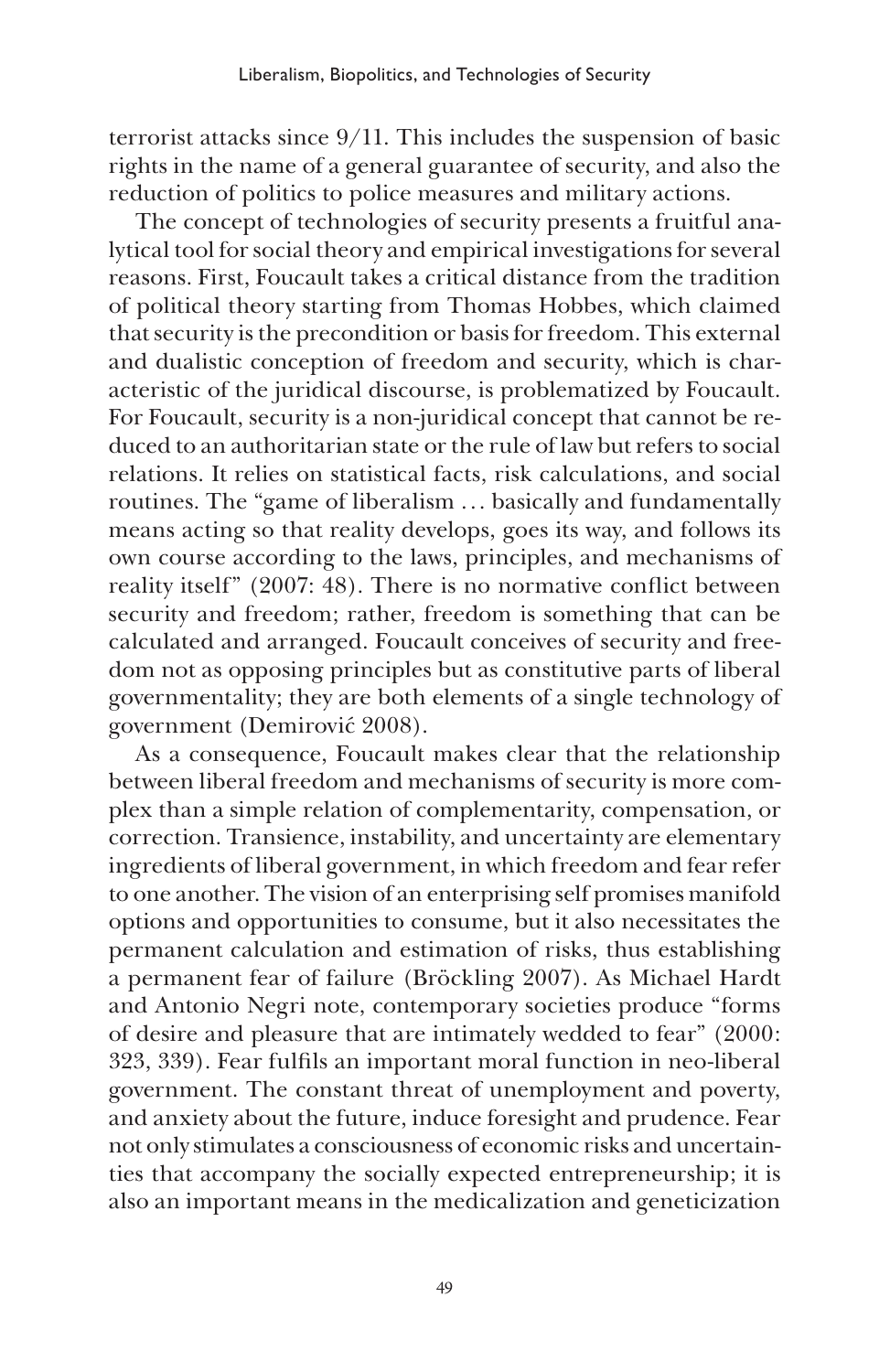of society (ten Have 2004; Conrad 2007). It transforms healthy individuals into asymptomatically ill people who are expected to take preventive measures and to go to regular medical checkups to supervise and control their bodily risks. Here, fear is instrumental to cultivate a sense of susceptibility and vulnerability (Petersen and Wilkinson 2008). In the context of neo-liberal government, fear is the basis and motive for the constitution of the responsible, reliable, and rational self.

This brings us to another aspect: fear also has an important segregatory function. It divides society into particular homogenous groups, into communities of social, ethnic, religious, or economic equals that are governed by the assumption of non-dangerousness (Legnaro 2000: 207). Here the difference between endangered and dangerous individuals comes into play—a line of demarcation that materializes spatially in gated communities and slums, but is also visible in neighborhood watch programs. It is important to analyze this dynamic circle of production, regulation, and exploitation of fear. The government of populations and individuals operates by "technologies of fear" (Massumi 1993) that present society as an "exposed community," thus promoting an individual retreat to privacy. Coping with fear becomes a problem of individual psychology or a medical issue, while the material conditions and the strategic aims of the production of fear remain invisible (Davis 1998; Holert 2001).

It is also necessary to investigate the contradictory norms that characterize the neo-liberal government of insecurity. While individuals are addressed as prudent and cautious subjects that choose a responsible and rational, which means risk-minimizing, lifestyle, they are simultaneously incited to entrepreneurial action as risk-taking is transformed into a public virtue. Pat O'Malley has diagnosed the hybrid of an "enterprising prudentialism":

The prudent subject of neo-liberalism should practice and sustain their autonomy by assembling information, material and practices together into a personalized strategy that identifies and minimizes their exposure to harm. Such risk management is frequently, and perhaps increasingly, associated with access to statistical or actuarial technologies and expert advice that render measurable the (probabilistic) calculation of future harms.... Enterprising subjects are imagined as innovators, who "reinvent" themselves and their environment. Here they appear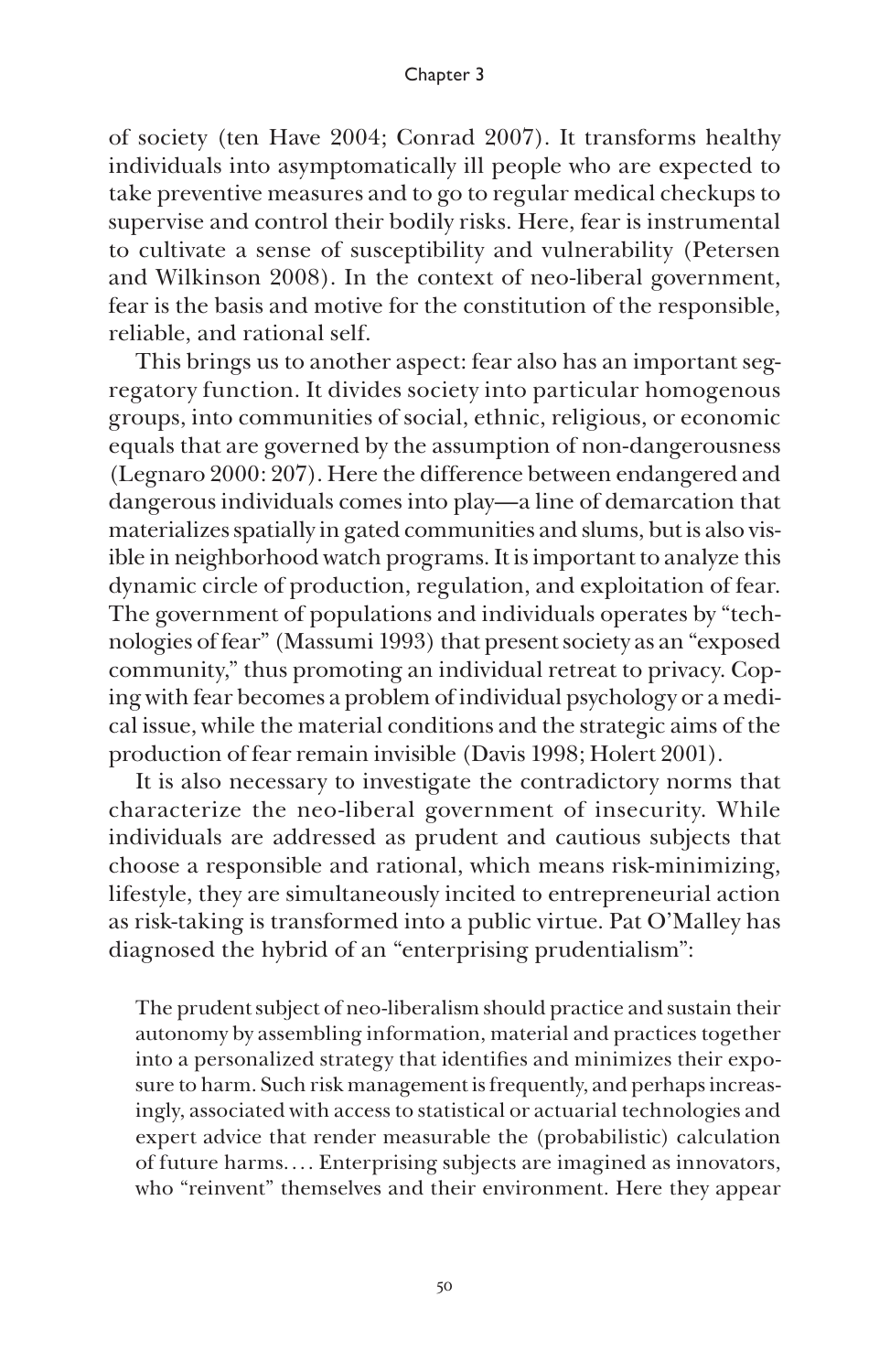as *entrepreneurs,* not as prudent *consumers* of risk.... For the subject as entrepreneur, the future that must be governed must also remain uncertain, as a condition of a specific but vital form of liberal freedom. (2000: 465, emphasis in original)

There is a second reason to take up the notion of technologies of security for analytical and critical purposes. Technologies of security cannot be reduced to instruments and forms of regulation of a "security state" that employs top-down mechanisms of control and supervision. They cut across the difference between state and society or the distinction between private and public. While it is true that security is produced increasingly by private actors and less and less by state agencies, it would be misleading to simply oppose mechanisms of state security on the one hand to mechanisms of civil society and capitalist economy on the other. What we observe is a pluralization and commodification of mechanisms of security that are more and more dissociated from the state monopoly of violence—without limiting or reducing centralized technologies of supervision and control (Legnaro 2000; Wacquant 2008; see also Weldes et al. 1999). Quite on the contrary: collective systems of security and state-led mechanisms of control are gaining more significance, to the extent that individuals no longer live according to continuous biographies of work or have to work in precarious labor conditions, as they are expected to act in an entrepreneurial mode. The "privatization" of the production of security does not lead in any way to a demise of regulatory and steering competences of the state; rather, it has to be regarded as a reorganization or a restructuring of governmental technologies.

Furthermore, a reversal of the traditional relation between state and citizen is to be noted. Especially since 9/11, basic rights are no longer conceived as protective rights against the state, but allow the state to intervene in realms that were formerly regarded as private spheres by referring to security as a "super right." Governments in many countries have established new surveillance and database technologies that sometimes even operate outside the established legal frameworks and juridical processes. For example, the U.S. government has collected the domestic telephone and e-mail records of millions of businesses and households, thereby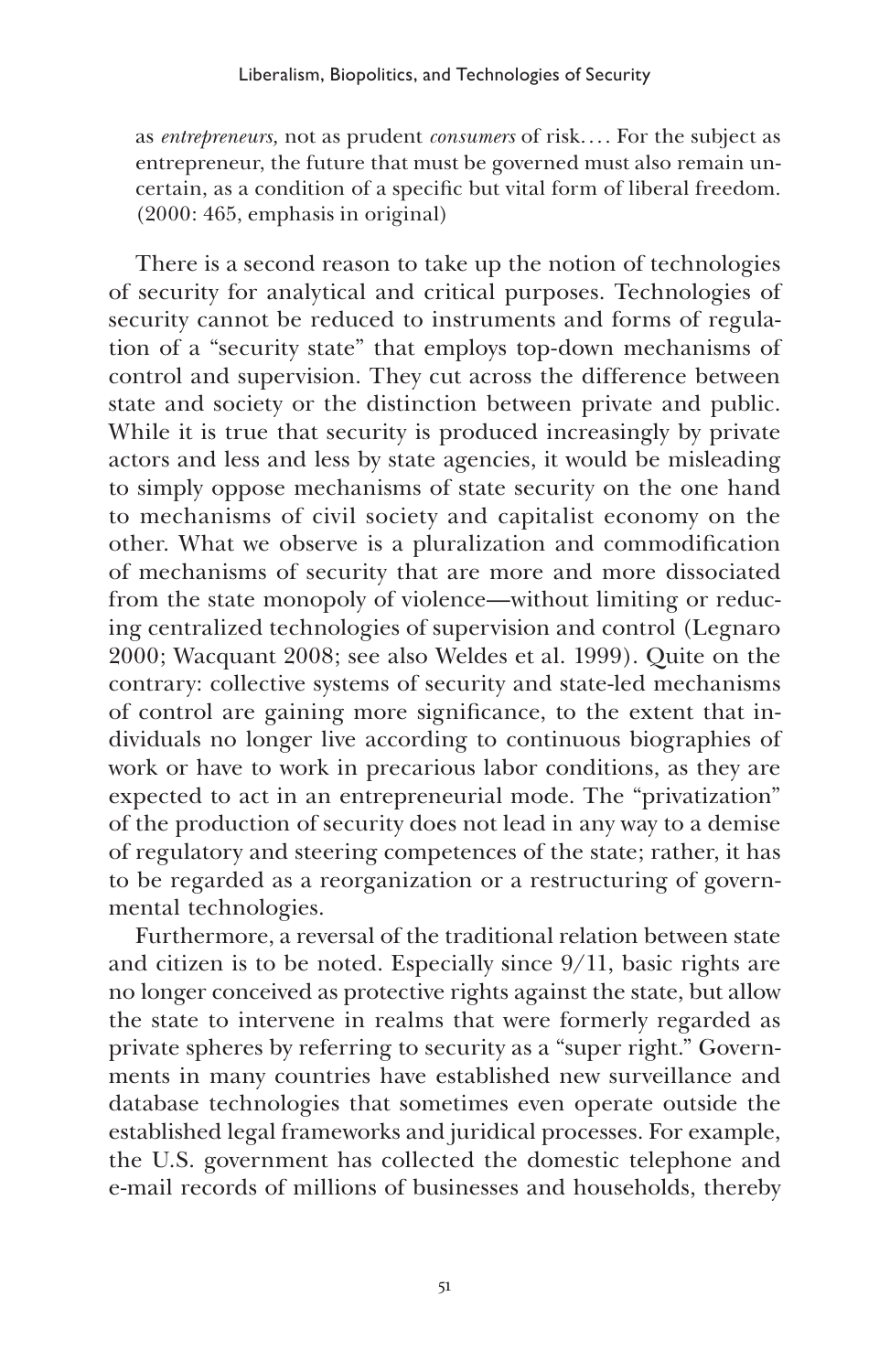violating legal rights and federal laws. This precautionary risk management or "hyperprevention" (Frankenberg 2006: 61) by state authorities has also created spaces that are exempt from ordinary legal procedures. It has resulted in the use of torture as a means in the so-called war on terror, and in indefinite detention of inmates in prisons around the world. In Guantánamo alone, nearly 300 prisoners have never been charged with any crime and lack the right to challenge their imprisonment (Nadesan 2008: 202–203; Chappell 2006).

The enlargement of the state's security apparatuses beyond or outside legal regulations and international law is complemented by another tendency, which it seems to contradict: the market principle is extended to the monopoly of violence, leading to the emergence of private security agencies and service providers. This tendency results in a new combination of class and risk society in which security has a price tag. The guarantee of security is no longer principally valid and equally available for everyone, but is subject to an economic calculus. Private enterprises offer security as a service, and the diagnosis and minimizing of socially produced risks is itself a profitable business (Legnaro 1997; Singer 2007; Monahan forthcoming).

However, the security industry cannot be reduced to activities to eliminate or minimize "unwanted" insecurities. It not only includes private security contractors, the armaments industry, insurance companies, and developers of antivirus software, but also comprises agencies and providers that focus on those forms of desire that "dangerous" experiences of the self or "risky" leisure time activities provide. Beyond the aesthetic experience of controlled insecurity, there is also an interest in the calculation of risk that is enjoyed as freedom in adventure holidays, rock climbing, drug experiences, etc. As Tom Holert notes, the consequences and the preconditions of such experiments with insecurity provide employment for medical doctors, psychologists, car repair workshops, and agencies specializing in the freeing of hostages (Holert 2004; Heinzelmann and Weinhart 2003).

Finally, the notion of technologies of security is useful as a way of detecting historical transformations and displacements in the way security is conceptualized and arranged.<sup>5</sup> There is a movement away from a defensive averting of danger or a retroactive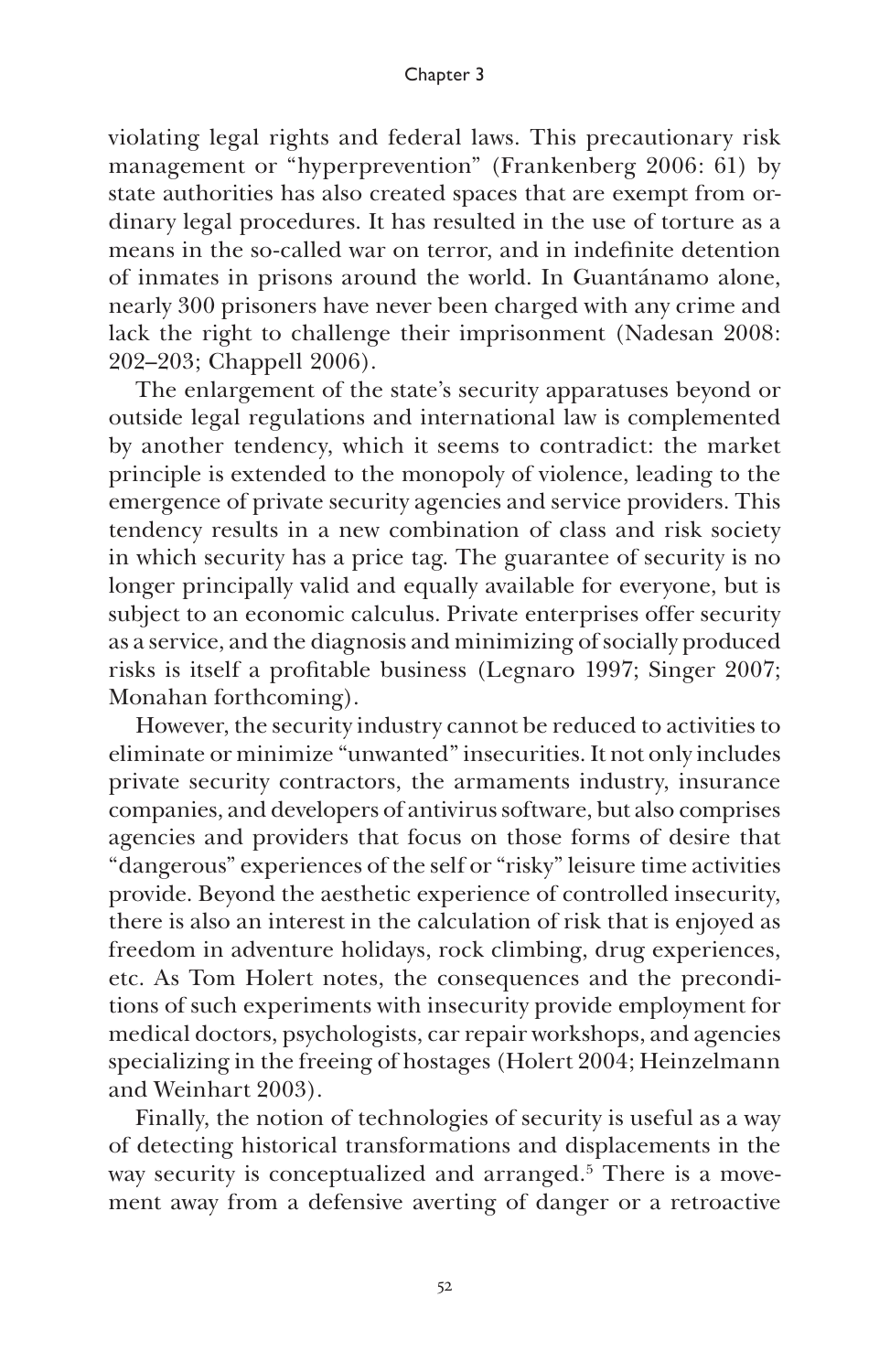<span id="page-30-0"></span>compensation of social risks to the prevention of dangers and the active management of incidence rates of (unwanted) events. In more and more social fields, we witness abstract and general diagnoses of risk that are disconnected from concrete and temporal limited dangers. These "pre-emptive strategies" evoke a permanent state of exception; they are not a provisional and limited institution, but constitute a boundless and permanent social charge (Cooper 2006; Dillon 2007).

Inside this political transformation, two strategies exist in parallel. They seem to exclude each other, but in fact they complement one another. On the one hand, control is displaced from concrete persons to the supervision of spaces and abstract structures of opportunity. At the center of this strategy we find not individuals or groups, but rather situational contexts and possible conducts. The control technologies no longer operate with moral categories like blame or responsibility, but rather aim at an economic-rational management of currents of mobility and information by regulating operational functions and admission schemes (Castel 1991; Krasmann 2003).

On the other hand, it is also possible to detect a re-moralization of political and social discourses giving rise to new forms of individual and collective responsibility concerning "dangerous" or "risky" forms of behavior. Also, re-moralization plays a role in justifying political, military, or social interventions distinguishing between good and bad or friends and enemies. We may think of George Bush's religiously loaded rhetoric, which evoked a struggle between good and evil (Hochschild 2003).

## [The Risks of Security](#page--1-0)

These points offer some perspectives for ways in which one could take up Foucault's concept of "technologies of security." I have indicated how this analytical instrument could be used to critically investigate the triad of freedom, fear, and security that characterizes neo-liberal government. But what idea of autonomy informs Foucault's account, and how exactly does he conceive of the relation between security and autonomy?

In an interview published in 1983, Foucault presents his ideas about the problems and perspectives of the social security system.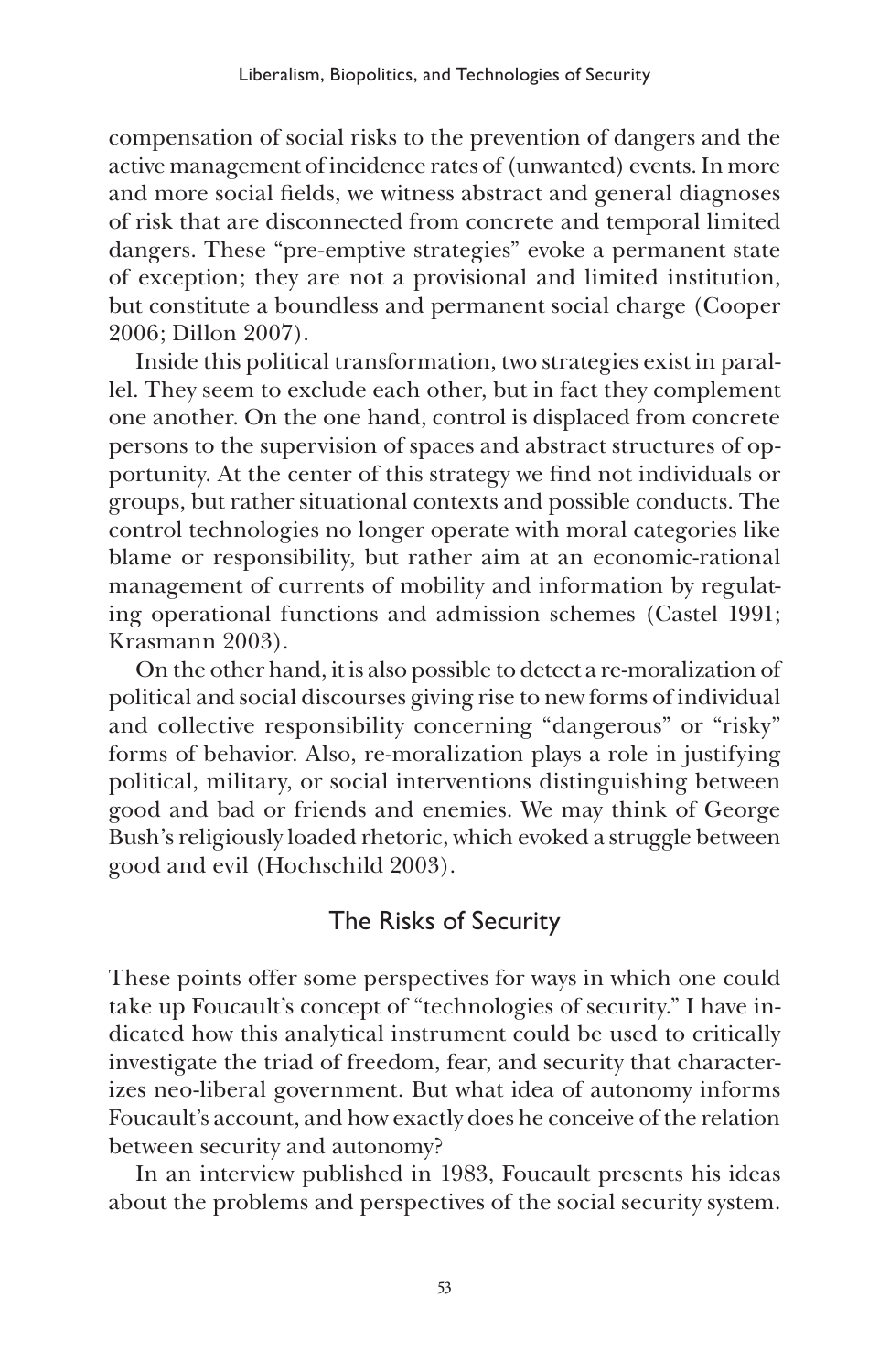This text, which became known to an English-speaking audience under the title *The Risks of Security,* is characterized by a certain ambivalence. At first sight, Foucault seems to subscribe to the neoliberal critique of the welfare state by identifying some "perverse effects" of the social security system, namely the "growing rigidity of certain mechanisms and the creation of situations of dependency" (2000h: 366). At the same time, he takes a critical stance toward the liberal opposition of state and civil society (ibid.: 371–372) and insists that he does not "advocate that savage liberalism that would lead to individual coverage for those who have the means to pay for it, and to a lack of coverage for the others" (ibid.: 379).

Foucault is obviously performing a double negation. He seeks to develop the idea of an autonomy that neither follows the rigidities of an authoritarian regime of social security by pre-designing "normal" ways of life nor subscribes to the neo-liberal freedom of the market and consumer options. He envisions a system of social security that would "free us from dangers *and* from situations that tend to debase or to subjugate us" (ibid.: 366; emphasis added). He puts forward a different idea of security: "a security that opens the way to richer, more numerous, more diverse, and more flexible relationships with ourselves and others, all the while assuring each of us real autonomy" (ibid.[\).6](#page--1-0)

One of the lessons we can learn from Foucault's engagement with "technologies of security" is that it is not sufficient to expose the risks of the liberal idea of security that operates by producing social segregation and anxiety. It is necessary to imagine and invent a form of security that allows for difference and autonomy without creating fear. To pursue this objective will certainly be a risky enterprise, but hopefully one that will set limits to the dangerous imperative of preemption, prevention, and prediction that dreams of controlling the future by promising "happiness for a life to which nothing happens" (Castel 1991: 289).

In the [next chapter, I](#page--1-0) shall attempt to link up these considerations on security with some general thoughts on critique. Indeed, Foucault's lectures on liberal and neo-liberal governmentality were not only contemporaneous with what might be called the first war on terrorism. In 1978, Foucault presented a paper to the French Society of Philosophy under the title *What is critique?* (1997g). This text signaled the beginning of an interest in the relationship